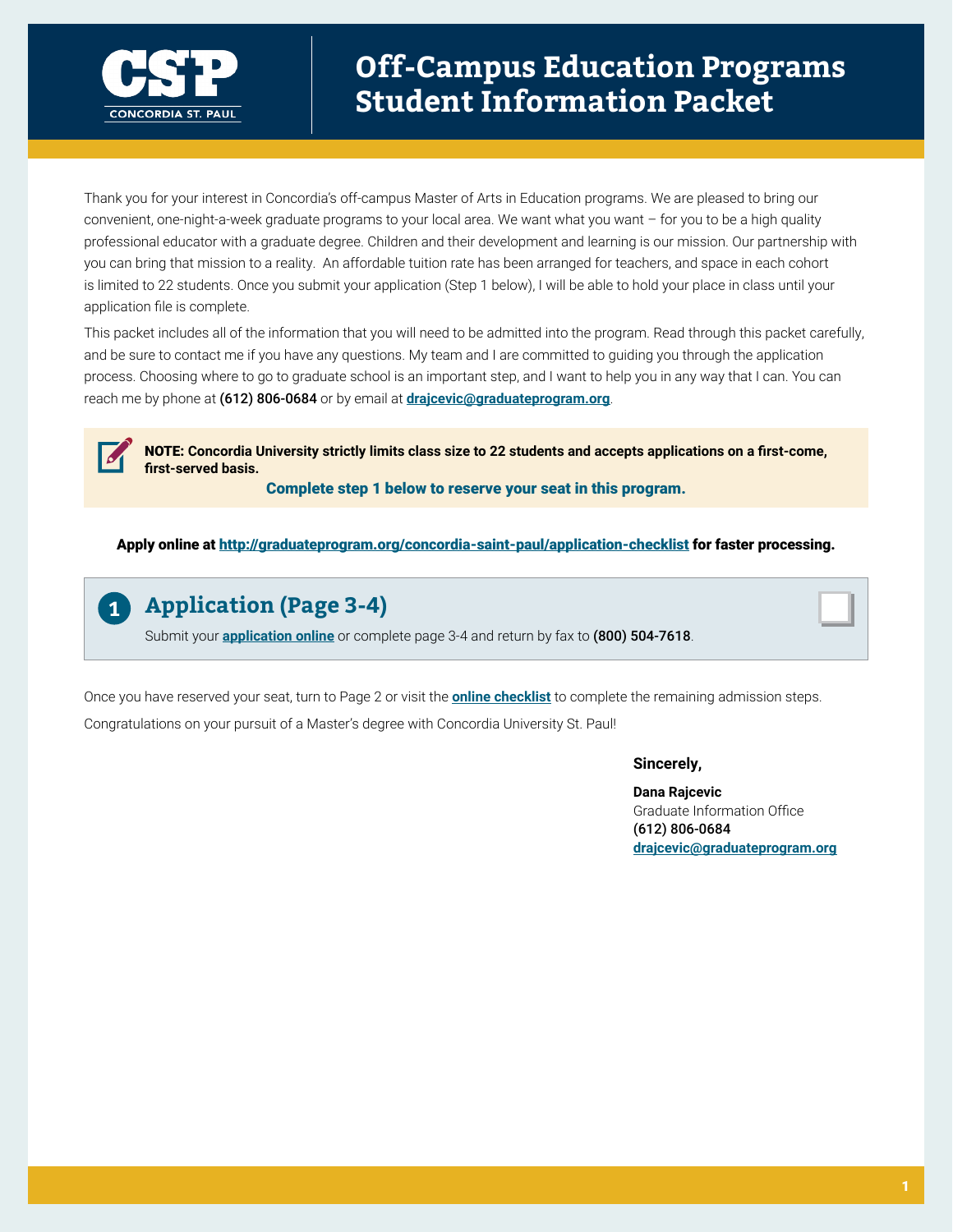

# **Application Checklist for Admission**

**Once you have reserved your seat, please continue with the following steps to complete your admission file.**  NOTE: **You will not be eligible for financial aid until your admission file is complete.** 

#### Complete your application steps online at: <http://graduateprogram.org/concordia-saint-paul/application-checklist>

#### **Financial Aid & Payment Options (Pages 5 & 6) 2**

Determine how you plan to pay for the program: Financial Aid, Pay-As-You-Go or payment in full.

If using Financial Aid, complete the **[FAFSA online](www.fafsa.ed.gov)**. For more information, see page 5. **It is in your best interest to complete the financial aid process as early as possible.** 

If using a Pay-As-You-Go plan or paying tuition in full, follow the instructions on page 6.

## **Official Transcripts (Page 7)**

Arrange for official, sealed transcripts. Admission to a Concordia University graduate program requires a baccalaureate degree or higher with an accreditor that is recognized by the U.S. Department of Education or a comparable degree from outside the U.S.

## **Personal Statement (Page 9)**

You may submit your statement directly to the Graduate Information Office **[online](http://graduateprogram.org/concordia-saint-paul/application-checklist)**. If you prefer to submit your essay another way, please respond to the prompt on page 9.



**3**

**4**

NOTE**: If you do not receive a call from the Graduate Information Office to confirm receipt of your reservation documents within 24 hours of faxing them, please call (612) 806-0684.**

Completing your application steps online at **[http://graduateprogram.org/concordia-saint-paul/application](http://graduateprogram.org/concordia-saint-paul/application-checklist)[checklist](http://graduateprogram.org/concordia-saint-paul/application-checklist)** will allow for more immediate processing of your application.

If you choose to submit paper forms for any of the steps above, documents should be emailed, faxed or mailed to:



Concordia University - Saint Paul Office of Graduate Admission 1282 Concordia Avenue

St. Paul, MN 55104

(800) 504-7618



drajcevi[c@graduateprogram.org](mailto:drajcevic%40graduateprogram.org?subject=)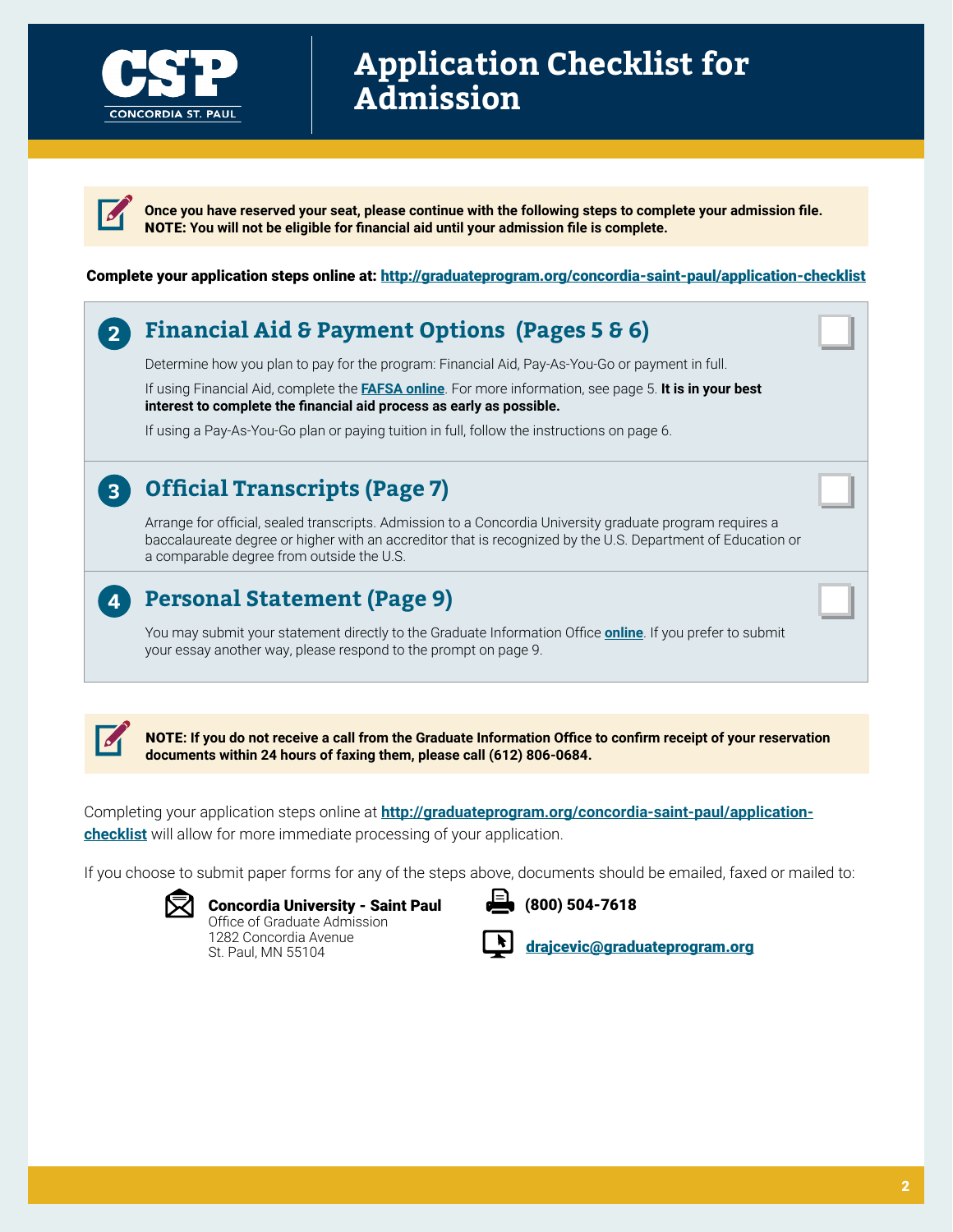

# **Application for Graduate Admission (Page 1 of 2)**

Please complete and sign the following application and return by fax to (800) 504-7618 or by mail to Concordia University - Saint Paul, Office of Graduate Admission, 1282 Concordia Avenue, St. Paul, MN 55104.

| Have you applied to Concordia St. Paul for this degree/program in the past?                                                                                                                                                                                                                                                                                                                                                             |                                                                                                        |                                                                                                                                                                                                                              | Yes                | No      |                                       |       |                    |             |
|-----------------------------------------------------------------------------------------------------------------------------------------------------------------------------------------------------------------------------------------------------------------------------------------------------------------------------------------------------------------------------------------------------------------------------------------|--------------------------------------------------------------------------------------------------------|------------------------------------------------------------------------------------------------------------------------------------------------------------------------------------------------------------------------------|--------------------|---------|---------------------------------------|-------|--------------------|-------------|
| Name                                                                                                                                                                                                                                                                                                                                                                                                                                    | First                                                                                                  |                                                                                                                                                                                                                              |                    | Middle  |                                       |       |                    | Last        |
| Maiden                                                                                                                                                                                                                                                                                                                                                                                                                                  |                                                                                                        | Preferred                                                                                                                                                                                                                    |                    |         | Former                                |       | Prefix             | Suffix      |
| <b>Social Security Number</b>                                                                                                                                                                                                                                                                                                                                                                                                           |                                                                                                        | <b>Date of Birth</b>                                                                                                                                                                                                         |                    |         |                                       | Male  | Female             |             |
| <b>Address</b>                                                                                                                                                                                                                                                                                                                                                                                                                          | <b>Street</b>                                                                                          |                                                                                                                                                                                                                              | City               | State   |                                       | Zip   |                    | Country     |
| <b>Phone Number</b>                                                                                                                                                                                                                                                                                                                                                                                                                     | <b>Cell Number</b>                                                                                     |                                                                                                                                                                                                                              |                    |         | Is it okay to send you text messages? |       |                    | Yes<br>⊿ No |
| <b>Email Address</b>                                                                                                                                                                                                                                                                                                                                                                                                                    |                                                                                                        |                                                                                                                                                                                                                              |                    |         | <b>Fax Number</b>                     |       |                    |             |
| <b>Employer</b>                                                                                                                                                                                                                                                                                                                                                                                                                         |                                                                                                        |                                                                                                                                                                                                                              | <b>Title Held</b>  |         |                                       |       |                    |             |
| <b>Employer Address</b>                                                                                                                                                                                                                                                                                                                                                                                                                 |                                                                                                        | <b>Street</b>                                                                                                                                                                                                                |                    |         | City                                  | State |                    | Zip Code    |
| <b>Work Phone</b>                                                                                                                                                                                                                                                                                                                                                                                                                       | <b>Work Fax</b>                                                                                        |                                                                                                                                                                                                                              | <b>Work E-mail</b> |         |                                       |       |                    |             |
| <b>Intended Major</b> (check one)<br><b>MA-Education:</b><br><b>Educational Leadership</b><br><b>Differentiated Instruction</b><br>Literacy w/K-12 Reading<br><b>Education Technology</b><br>M.A.ED. with emphasis Trauma and<br><b>Resilience</b><br><b>Certificate/Endorsement ONLY:</b><br>K-12 Reading Endorsement<br><b>Education Technology Certificate</b><br><b>Trauma and Resilience Certificate</b><br><b>ESL Certificate</b> | Online<br><b>Initial K-6 license</b><br><b>SLD License</b><br><b>EBD License</b><br><b>ASD License</b> | <b>Special Education Master's w/EBD License</b><br><b>Special Education Master's w/SLD License</b><br><b>Special Education Master's w/ASD</b><br>Master of Arts in Teaching with K-6 license<br>M.A.ED. with emphasis in ESL |                    |         |                                       |       |                    |             |
| $\Box$ Fall 2022<br><b>Start Date:</b><br><b>Cohort Location: Online</b>                                                                                                                                                                                                                                                                                                                                                                | Saint Paul (Differentiated Instruction or Educational Leadership)                                      |                                                                                                                                                                                                                              |                    |         |                                       |       |                    |             |
| My degree was conferred at:                                                                                                                                                                                                                                                                                                                                                                                                             |                                                                                                        |                                                                                                                                                                                                                              |                    |         |                                       |       |                    |             |
| (Undergraduate) College                                                                                                                                                                                                                                                                                                                                                                                                                 |                                                                                                        |                                                                                                                                                                                                                              | City               |         |                                       |       | <b>State</b>       |             |
| (Graduate, if any) College                                                                                                                                                                                                                                                                                                                                                                                                              |                                                                                                        |                                                                                                                                                                                                                              | City               |         |                                       |       | <b>State</b>       |             |
| Are you a 1 <sup>st</sup> generation college student?                                                                                                                                                                                                                                                                                                                                                                                   | ∐ Yes<br>No                                                                                            | Are you a U.S. Citizen?                                                                                                                                                                                                      |                    | Citizen | Non-Citizen                           |       | Permanent Resident |             |
| <b>Immigration Status</b>                                                                                                                                                                                                                                                                                                                                                                                                               |                                                                                                        | <b>Country of Birth</b>                                                                                                                                                                                                      |                    |         |                                       |       |                    |             |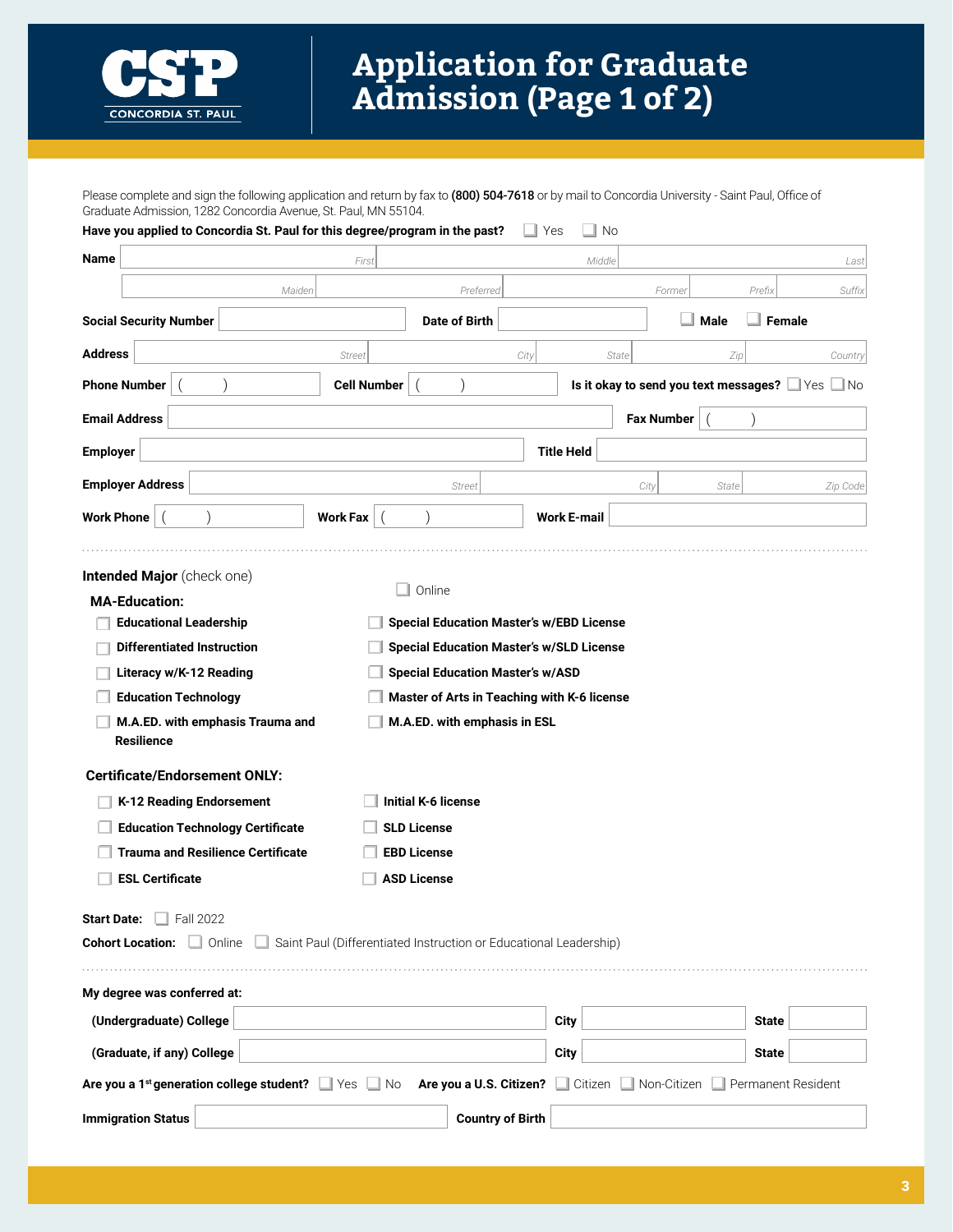

# **Application for Graduate Admission (Page 2 of 2)**

| Is English your first language? $\Box$ Yes $\Box$ No                     | Are you a MN certified teacher? Ves No                    |
|--------------------------------------------------------------------------|-----------------------------------------------------------|
| <b>Have you served in the military?</b> $\Box$ Yes $\Box$ No             | Do you plan to use military benefits at Concordia? Ves No |
| What is your military status?                                            | What is your military branch?                             |
| Have you ever been convicted of a felony? Ves No If Yes, Please Explain: |                                                           |
|                                                                          |                                                           |

ia University's annual security report includes statistics concerning reported crimes that occurred on campus or in certain off-campus buil *includes institutional policies concerning campus security. Obtain a copy of this report by contacting the Security and Safety office or by accessing the following web site: <http://www.csp.edu/security>or calling (651) 641-8777. Intentional falsification of information on this application may be cause for denial of admission to the University.*

| Sin.<br>$- - -$<br>rc |  |  |
|-----------------------|--|--|
|                       |  |  |

*All application documents submitted to Concordia University, St. Paul by the applicant or on the applicant's behalf become property of Concordia University, St. Paul and cannot be released back to the applicant or to any other institution.*

*I hereby give Concordia University, St. Paul permission to use my likeness in any promotional or news release generated by the university or any agent appointed by the university. This information may contain photos, quotes, or statistical information about myself. I also give Concordia University the permission to print my name in regard to any honors I receive from the university. If you are not in agreement with these terms, please contact the Office of Admissions directly.* 

Concordia University- St. Paul is registered as a private institution with the Minnesota Office of Higher Education pursuant to sections 136A.61 to *136A.71. Registration is not an endorsement of the institution. Credits earned at the institution may not transfer to all other institutions.*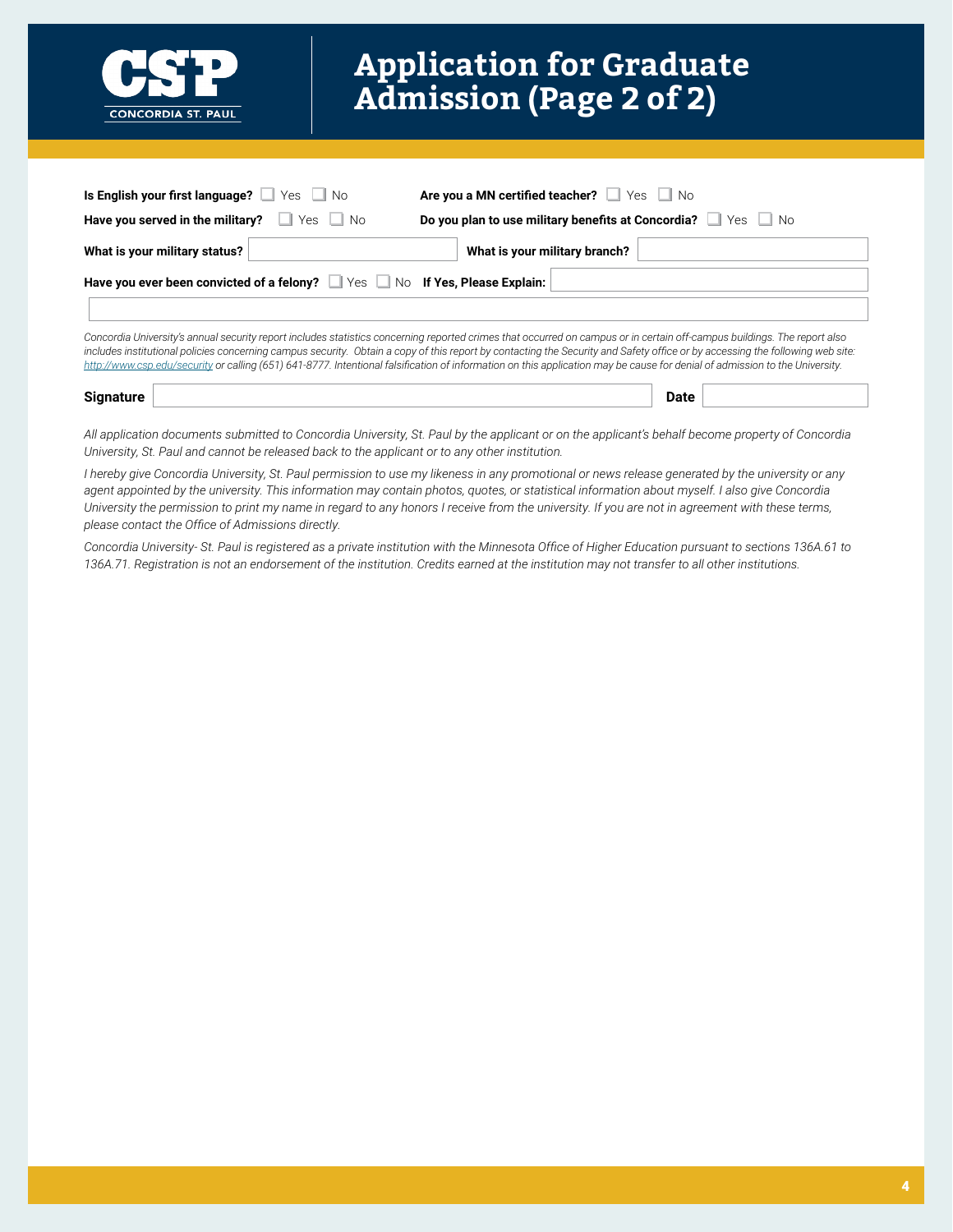

# **Applying for Financial Aid**

Complete all steps below to apply for financial aid. **Note: There are financial aid options that are not based on need.** Most students in the off-campus programs use financial aid to pay for the program. We recommend that you complete these steps as soon as possible to make sure that your payment arrangements are in order by the first class. For help, please contact the Graduate Financial Aid Department at **(651) 641-8776**.

#### HOW TO APPLY FOR FINANCIAL AID

**1 Complete the Free Application for Federal Student Aid at <b><www.fafsa.gov>**. Students should submit the 2022-2023 form. You will need your 2020 Federal Tax Return. Students will also need your FSA ID (**[https://fsaid.ed.gov/npas/](https://fsaid.ed.gov/npas/index.htm) [index.htm](https://fsaid.ed.gov/npas/index.htm)**) and Concordia's School Code (002347). When you are completing the FAFSA you will want to use the IRS Data retrieval process to report your income information. Graduate students are considered independent for financial aid purposes.

**2 Review your Student Aid Report (SAR) for accuracy**. You will receive this form 7-10 days after the FAFSA is submitted. If there are any errors on your SAR, log back into your FAFSA to make corrections.

**3 You will receive your financial aid award letter from Concordia.** This lists the financial aid that you qualify for.

**4 Accept or Decline Your Award.** To accept or decline your award on your CSP Connect student portal, find your award letter under the Financial Aid Information tab. Click to accept the terms and conditions of your award and accept or decline your award. Be sure to contact your Enrollment Coordinator if you have any questions about your award.

| <b>Award Amounts for Most Programs</b><br>(Cost Per Credit = \$395) |           |           |           | <b>Award Amounts for MAT Program</b><br>(Cost Per Credit = \$440) |           |           |           |
|---------------------------------------------------------------------|-----------|-----------|-----------|-------------------------------------------------------------------|-----------|-----------|-----------|
| <b>Semester</b>                                                     | Fall      | Spring    | Summer    | <b>Semester</b>                                                   | Fall      | Spring    | Summer    |
| <b>Credits</b>                                                      | 6 Credits | 6 Credits | 3 Credits | <b>Credits</b>                                                    | 6 Credits | 6 Credits | 6 Credits |
| <b>Tuition</b>                                                      | \$2370    | \$2370    | \$1185    | <b>Tuition</b>                                                    | \$2640    | \$2640    | \$2640    |

NOTE: Be sure to accept a loan amount that will cover the cost of the highest semester tuition because the loan will be divided equally by 3 automatically by the federal government.

**5 Complete Loan Entrance Counseling and the Master Promissory Note**. Complete the Federal Direct Loan Requirements by going to **<https://studentloans.gov>**. Select 'Graduate' student in the blue box. Within the federal Direct Loan text, you will have the option to click on 'Completing the Direct Loans.' Please complete both the Direct Loan Entrance Counseling and Master Promissory Note at this site. We will be notified within 48 hours after it has been completed.

## **Questions? Call Graduate Financial Aid at (651) 641-8776**

#### THE FEDERAL (TITLE ONE) TEACHER LOAN FORGIVENESS PROGRAM

If you and your school qualify, this program may provide loan forgiveness for eligible Federal Direct Loans. This is a separate program requiring separate forms and processes. The U.S. Department of Education will determine your eligibility for this program; Concordia University - Saint Paul is not responsible to verify your eligibility for this program. Please do not base your enrollment on this program, as it can be difficult to ensure qualification for government programs which are subject to reform and funding changes.

#### **You must call 1-800-4-FED-AID to verify your eligibility or visit [https://studentaid.ed.gov/sa/repay](https://studentaid.ed.gov/sa/repay-loans/forgiveness-cancellation/teacher)[loans/forgiveness-cancellation/teacher](https://studentaid.ed.gov/sa/repay-loans/forgiveness-cancellation/teacher) for more information.**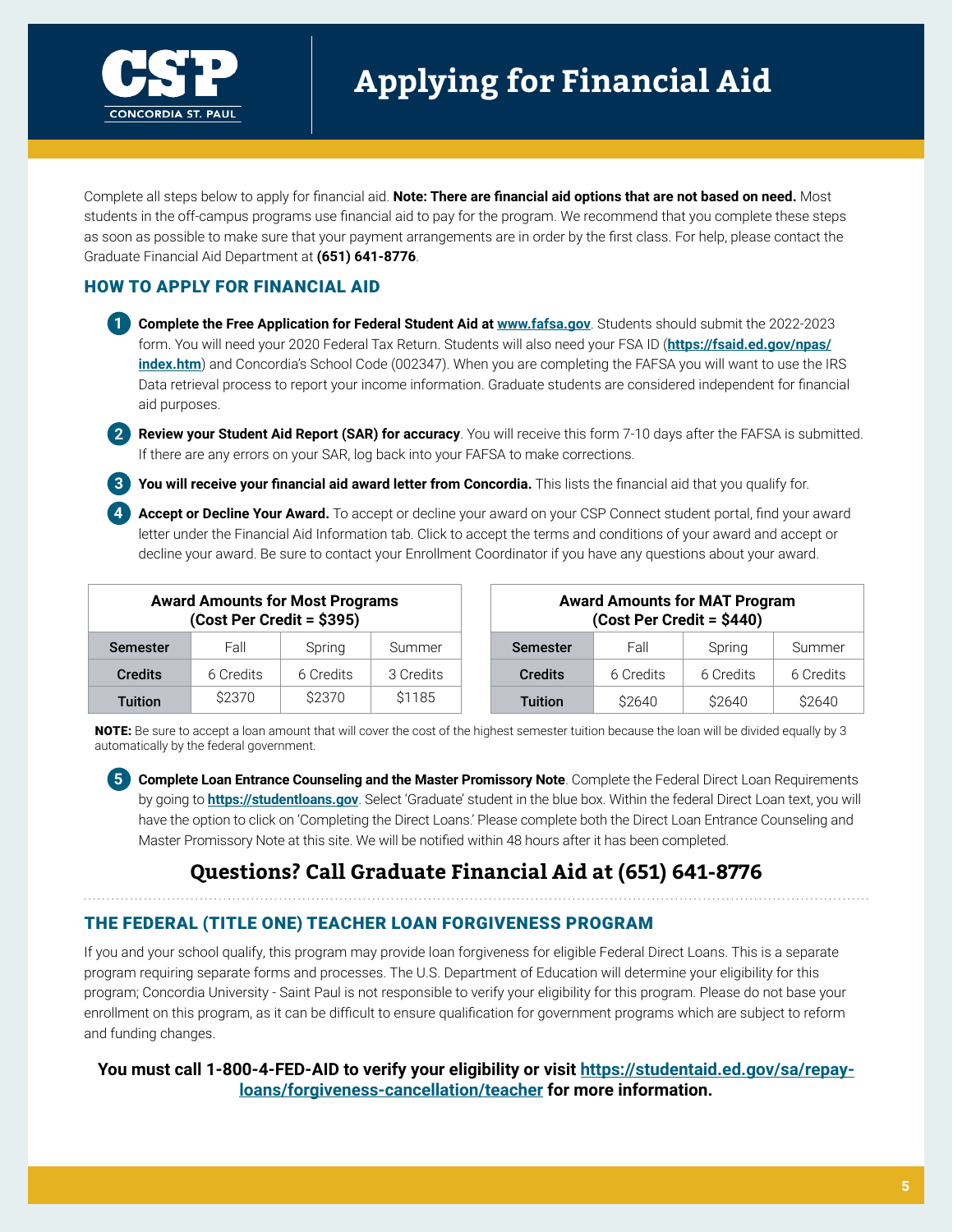

To view your balance due, you will need to access your online account through Blackboard Learn. Go online to **[https://csp.](https://csp.blackboard.com/) [blackboard.com/](https://csp.blackboard.com/)** and log in. Click on the My Account by Term under the "Student Tools" section.

Tuition and fee charges, *including any balance due after disbursement of financial aid\**, must be paid using one of the following options:



**1 Payment In Full** (or the total balance due after accounting for financial aid\*) by the **first Wednesday in October.** *\*Financial aid awards typically include loan opportunities, for which you must complete and sign a Master Promissory Note (MPN). Failure to complete and sign an MPN will delay disbursement of Federal loans.*

#### **2 CSP Installment Plan**

- In this plan, you will make payments in up to 2 installments, plus a \$35 enrollment fee, according to the timeline below.\*\*
- Students eligible for financial aid that have not completed requirements and have not received aid by the **first Wednesday in October** will be automatically enrolled in the CSP Installment Plan.

#### **\*\*CSP Installment Plan Timeline**

| First Payment - due the first Wednesday in October   | 1/2 of outstanding balance       |
|------------------------------------------------------|----------------------------------|
| Second Payment - due the first Wednesday in November | Remainder of outstanding balance |

#### LATE PAYMENTS

Late payments will be assessed a 1% late fee. All fees must be paid in full by the end of each term before being allowed to register for upcoming semesters. If you have previously registered for future terms, and fail to make payment, you will be deregistered from those terms. Should you leave the institution during the semester, you forfeit your right to use the installment plan and your balance will be immediately due in full.

#### STUDENTS RECEIVING FINANCIAL AID

Students should be prepared to pay for books, etc., from personal funds until financial aid is disbursed. If you are receiving a Pell Grant for the current academic year, and expect a refund check after all aid is disbursed (approximately three weeks after your start date), you may request a book voucher to purchase your books and supplies. Only students who meet the specified qualifications previously mentioned will be eligible to use a book voucher to purchase books and supplies (see your Financial Aid Counselor for more information). All Financial Aid (loans, scholarships, grants) will show on the student account by the **first** 

#### **Wednesday in October.**

Third party awards are applied to the student account when received. If you are using third party awards (i.e. Employer Reimbursement), you are responsible to pay for all education charges upfront, and may be reimbursed once Third Party Payment is received.

All students are required to have a signed financial arrangement form on file with your Financial Aid Counselor.

Registration may be cancelled at any time for non-payment of fees.

## **Questions? Contact the Graduate Financial Aid Department at 651-641-8776 or by email at [gradfa@csp.edu](mailto:gradfa%40csp.edu?subject=)**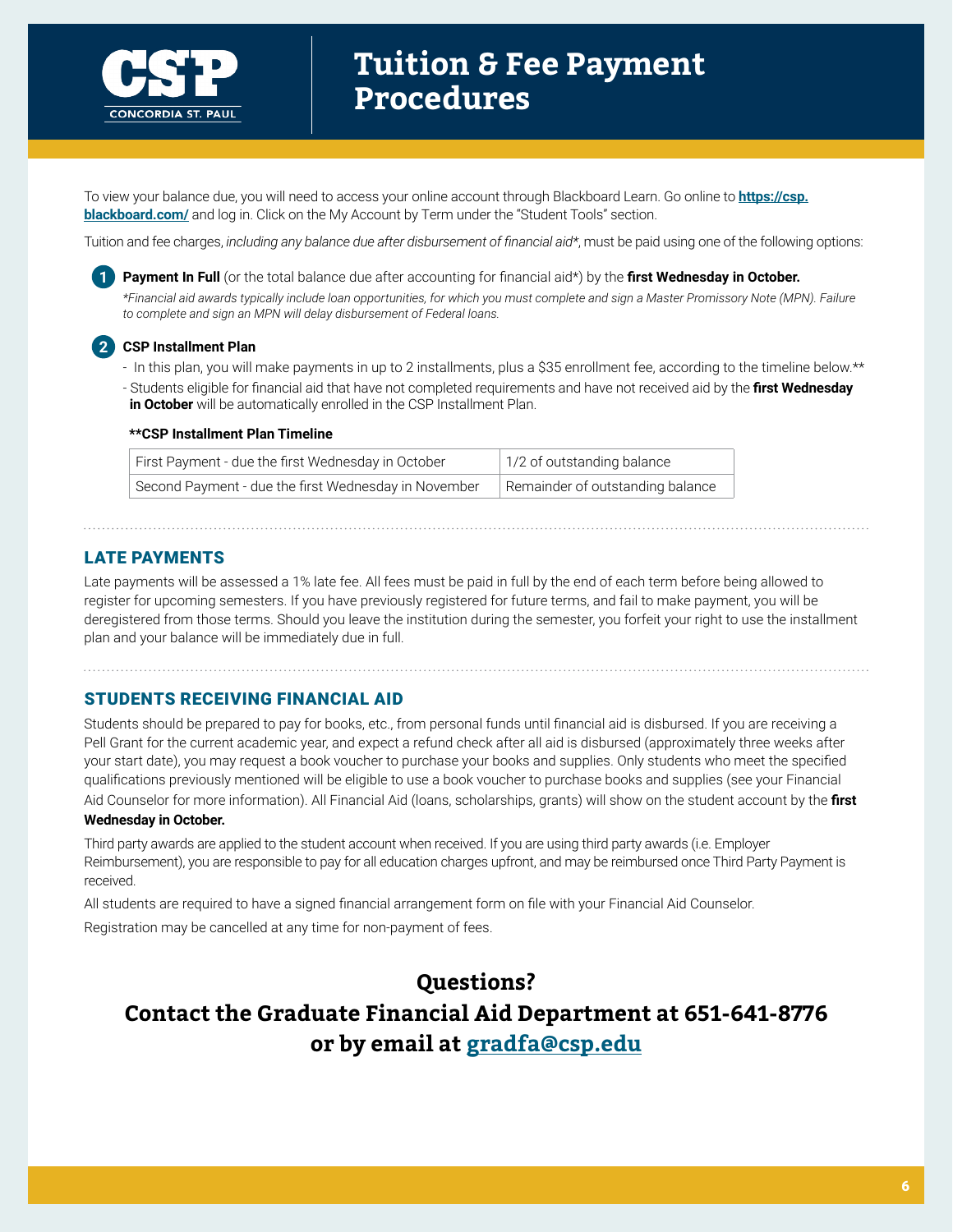

# **How to Request Official Transcripts**

Concordia University, St. Paul requires official transcripts, please arrange for official, sealed transcripts. Admission to a Concordia University graduate program requires a baccalaureate degree or higher with an accreditor that is recognized by the U.S. Department of Education or a comparable degree from outside the U.S, showing a minimum cumulative GPA of 3.0. If you have copies of your transcripts available, they can be submitted as unofficial transcripts to expedite the application process; however, official sealed transcripts are required in order to be admitted to Concordia. Follow the steps below to request transcripts from each school that you attended.

#### TO ORDER TRANSCRIPTS:

There are multiple ways to request transcripts, and each college or university will have their own process.

Typically, the easiest way to order official transcripts is:



**1** Contact the Registrar's office at your previously attended school, either by phone, email, or through your university's website.

**2** Submit a transcript request following that school's procedures. Most colleges and universities require a signature or other official request in writing. Many schools have a Transcript Request Form available to download on the Registrar's website. Some will allow you to order transcripts online.



NOTE: **Some colleges and universities charge a small fee for official transcripts. Be sure to enclose your fee with your transcript request to avoid a delay in processing.** 

**3** It can often take several days for a transcript request to be processed. When your transcripts are received, the Graduate Information Office will contact you, but if you have not received confirmation within 14 days, please contact us at (612) 806-0684.

#### *Please have all official transcripts sent to:*

#### **Concordia University - Saint Paul**

Office of Graduate Admission 1282 Concordia Avenue St. Paul, MN 55104

*Please have all Official Electronic Transcripts sent to:*

**[admissions@csp.edu](mailto:admissions%40csp.edu?subject=)**

**Remember: An admission decision cannot be made until all transcripts are received.**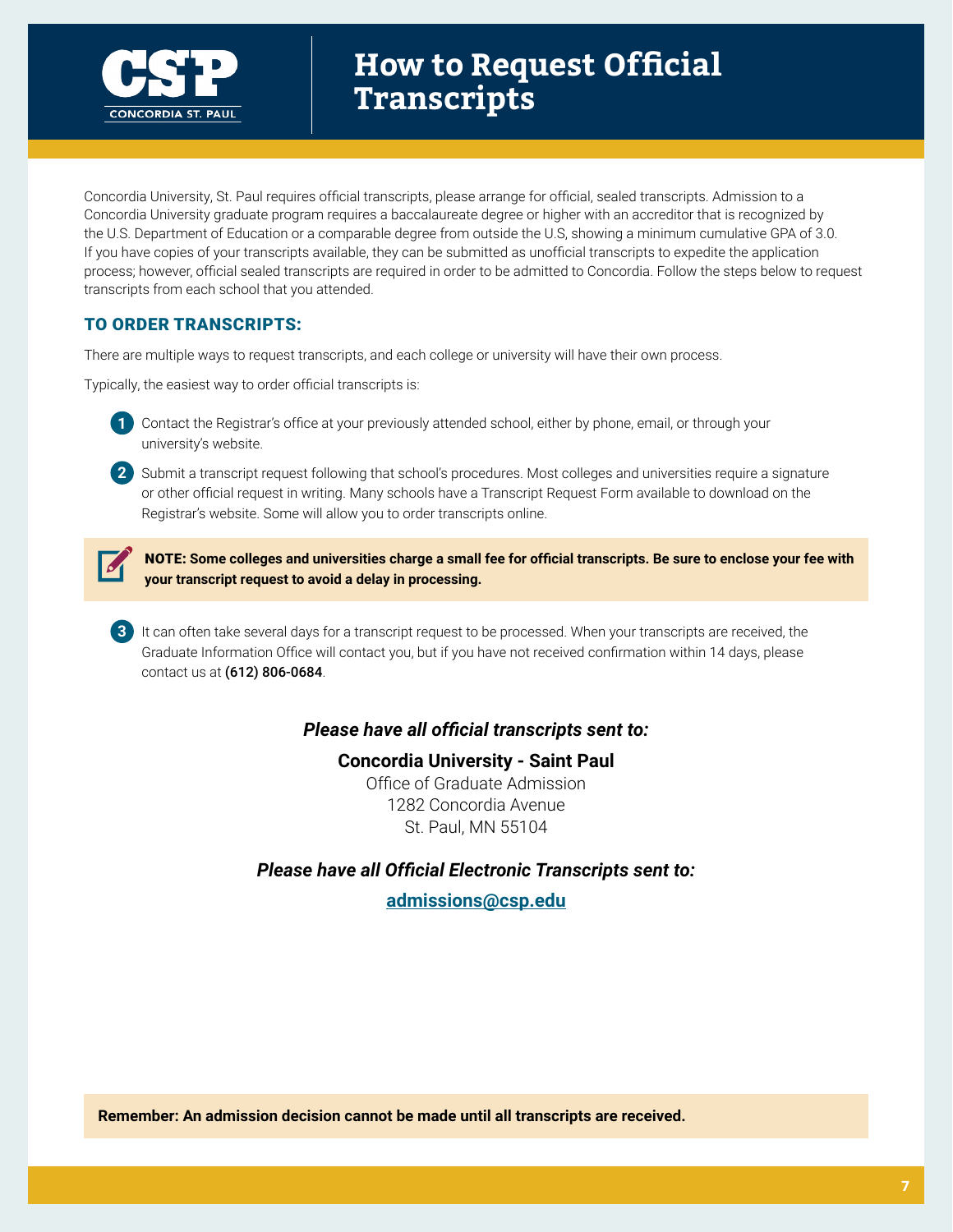

# **Transfer Credit Consideration**

#### **Complete this form only if you are seeking to transfer credit from graduate coursework into this program.\***

#### **This form must be returned in order for your transcripts to be evaluated.**

The following steps provide applicants the opportunity to receive an UNOFFICIAL transcript review from the Graduate Admission Office. This UNOFFICIAL review can be used to determine transfer credits you may receive for coursework completed at another university/college.

**NOTICE:** This process is only available for applicants who can provide readable copies of transcripts. All applicants are still required to submit official, sealed transcripts from all universities and colleges attended. Actual credit for courses will not be awarded until your official, sealed transcripts are received, and you are fully admitted to the college. Concordia University-Saint Paul accepts a maximum of 50% of a program's total graduate level course credits (not including credits for internships/experience hours) to be transferred into the program. Courses transferred in must be at a Master's level and have been completed within the past 7 years\*. Transfer credits cannot have been counted towards a previous degree, and must take the place of a course in the cohort sequence, as determined by the School of Education. *Transfer credits for any of the Special Education programs and the Educational Technology programs must have been taken within the past 5 years.*

**1 You must submit an Application for Graduate Admission to reserve your seat for the off-campus program of your choice. (See page 3-4 of this packet)** 

**2 Submit a copy of your transcript(s) or official, sealed transcript(s)**

**3 Please complete the information and the Transfer Courses Grid below.**

NOTE: **A course description or syllabus MUST be provided for each course you wish to transfer. An incomplete form or failure to provide required documents will result in delay or denial of credit transfer requests.** 

| <b>Full Name</b>                    |         | First                |             | Last                          | Middle            |  |
|-------------------------------------|---------|----------------------|-------------|-------------------------------|-------------------|--|
| <b>Address</b>                      |         | Street               |             | City                          | Zip Code<br>State |  |
| <b>Home Phone</b>                   |         | <b>Work Phone</b>    |             | <b>Cell Phone</b>             |                   |  |
| <b>Email Address:</b>               |         |                      |             |                               |                   |  |
| <b>Degree Program</b>               |         | Location             |             | <b>Start Date</b>             |                   |  |
| <b>Requirement</b>                  |         |                      |             | <b>Substitution Requested</b> |                   |  |
| Course Name & Number                | Credits | Course Name & Number |             | School Transferred From       | Credits<br>Grade  |  |
|                                     |         |                      |             |                               |                   |  |
|                                     |         |                      |             |                               |                   |  |
|                                     |         |                      |             |                               |                   |  |
|                                     |         |                      |             |                               |                   |  |
| <b>Rationale for substitution</b>   |         |                      |             |                               |                   |  |
| <b>Advisor Signature</b>            |         |                      | <b>Date</b> | <b>Approved</b>               | <b>Denied</b>     |  |
| <b>Department Chair/Coordinator</b> |         |                      | <b>Date</b> | <b>Approved</b>               | <b>Denied</b>     |  |
| <b>Substitution Recorded</b>        |         |                      | <b>Date</b> | <b>Approved</b>               | <b>Denied</b>     |  |



Concordia University - Saint Paul Office of Graduate Admission 1282 Concordia Avenue St. Paul, MN 55104

 $\big(651\big) 603 - 6320$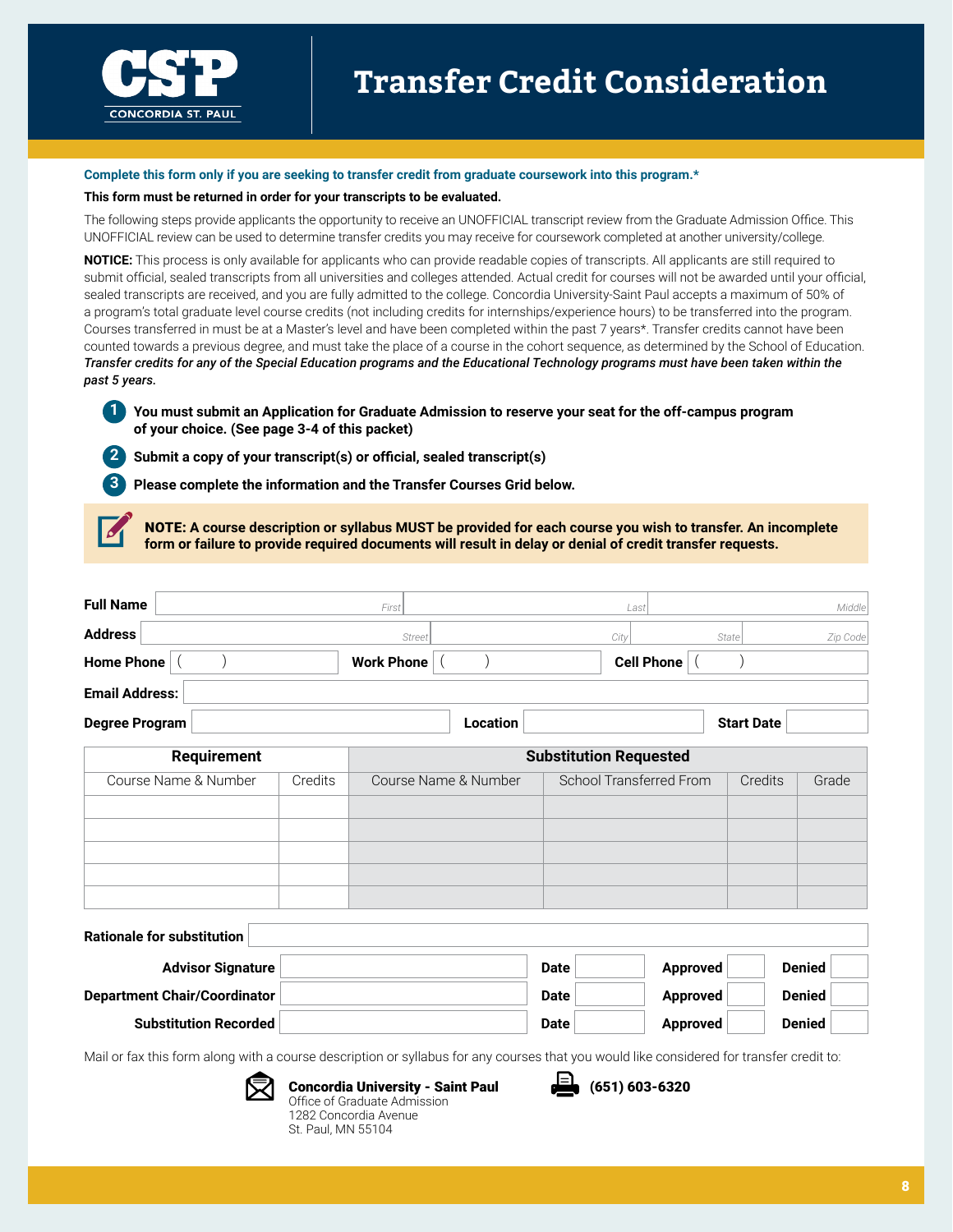

# **Personal Statement**

Please write a statement that includes the following requirements:

The statement falls between 400 and 1000 words.

Includes a beginning (introduction), middle (body), and end (summary/conclusion).

This statement is original (no plagiarism) and reflective of the applicant's experiences and traits. No outside work (citations and references) is allowed.

The submission is professional with no spelling, grammar, or sentence structure errors.

The statement should address the following:

Describe your employment history and why you are choosing to pursue a graduate degree at this time in your career.

Describe a personal and/or professional goal that you hope you will fulfill through earning your graduate degree.

Describe a past or present personal/professional experience that you believe positively influenced your potential to succeed in a graduate program.



**Fax or mail your Essay to:** 



Concordia University - Saint Paul Office of Graduate Admission 1282 Concordia Avenue St. Paul, MN 55104



(800) 504-7618

drajcevi[c@graduateprogram.org](mailto:drajcevic%40graduateprogram.org?subject=)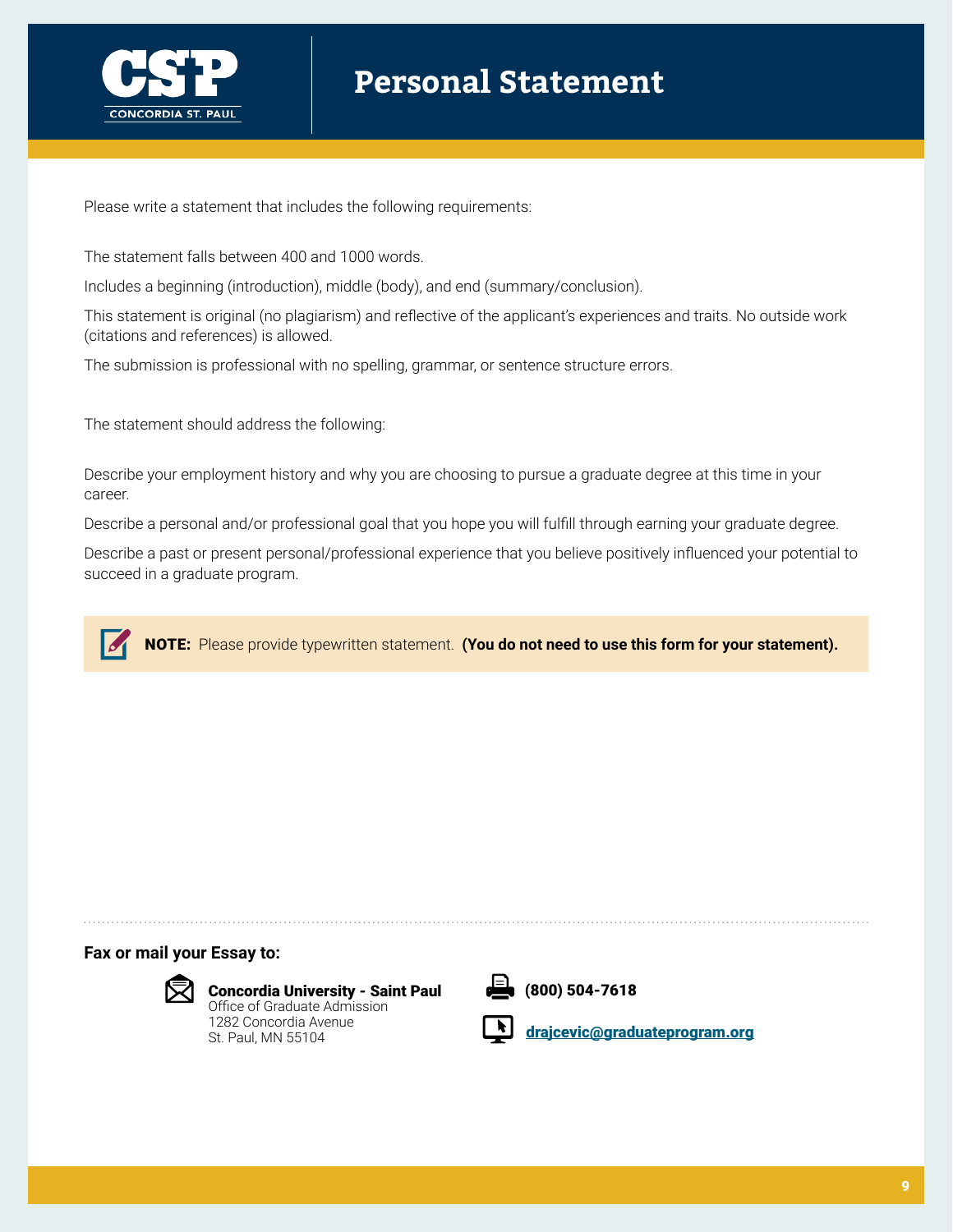

This program is designed to support educators and other professionals who work with students in and out of the classroom setting learn effective responses to student trauma, and how to help instill resiliency skills for the students, school, and themselves.

## **What you Learn**

More than 25 percent of American youth experience a serious traumatic event by age 16 and many children suffer multiple and repeated traumas. This trauma affects children's learning.

A trauma-informed care approach in schools is sweeping the nation, as student needs change and schools seek to address – and overcome – barriers to learning. When teachers learn effective responses to student trauma, and how to help instill resiliency skills necessary to thrive in the classroom, children have better learning outcomes – in school and in life.

### **How you Learn**

**Online Format:** This is an asynchronous online cohort program. Students will participate in activities through the online learning management system (Blackboard) which may include assignments, weekly discussion boards, and/or collaborate on group activities done electronically. You will take one course at a time finishing every 8 weeks. This program is designed with the working educator in mind and combines the benefits of a supportive cohort approach and a flexible learning environment.

### **Career Outcomes**

At completion of the program as outlined below, you will earn a Master of Arts in Trauma and Resilience. Students also have the option to take a subset of courses (denoted by an asterisk) that lead to the Trauma and Resilience Certificate only.

### **Degree Requirements**

| <b>Master of Arts in Education Trauma and Resilience in Educational Settings</b> |                                                             |    |  |  |  |
|----------------------------------------------------------------------------------|-------------------------------------------------------------|----|--|--|--|
| $EDU$ 505*                                                                       | Trauma and its Impact on Child Development                  | 3  |  |  |  |
| $EDU$ 506*                                                                       | Trauma-Informed Practices and Resilience                    | 3  |  |  |  |
| EDU 507 $*$                                                                      | Trauma-Informed Classroom Teachers                          | 3  |  |  |  |
| $EDU$ 508*                                                                       | Creating a Trauma-Informed School                           | 3  |  |  |  |
| $EDU$ 509*                                                                       | Trauma-Informed Intervention for the Education Professional | 3  |  |  |  |
| CI 525                                                                           | Innovation in Learning and Teaching                         | 3  |  |  |  |
| CI 585                                                                           | <b>Educational Assessment</b>                               | 3  |  |  |  |
| ED 521                                                                           | Educational Research and Applications                       | 3  |  |  |  |
| ED 512                                                                           | Ethical Issues for Professional Educators                   | 3  |  |  |  |
| ED 590                                                                           | Conducting Research and Completing the Capstone             | 3  |  |  |  |
|                                                                                  | <b>Total Credit Hours:</b>                                  | 30 |  |  |  |

NOTE: Course descriptions for the courses listed above can be found on Pages 18-21. This is not an official schedule and your cohort may take these courses in a different order.

**\*Courses denoted with an asterisk are the courses required to complete the Trauma and Resilience Certificate only.**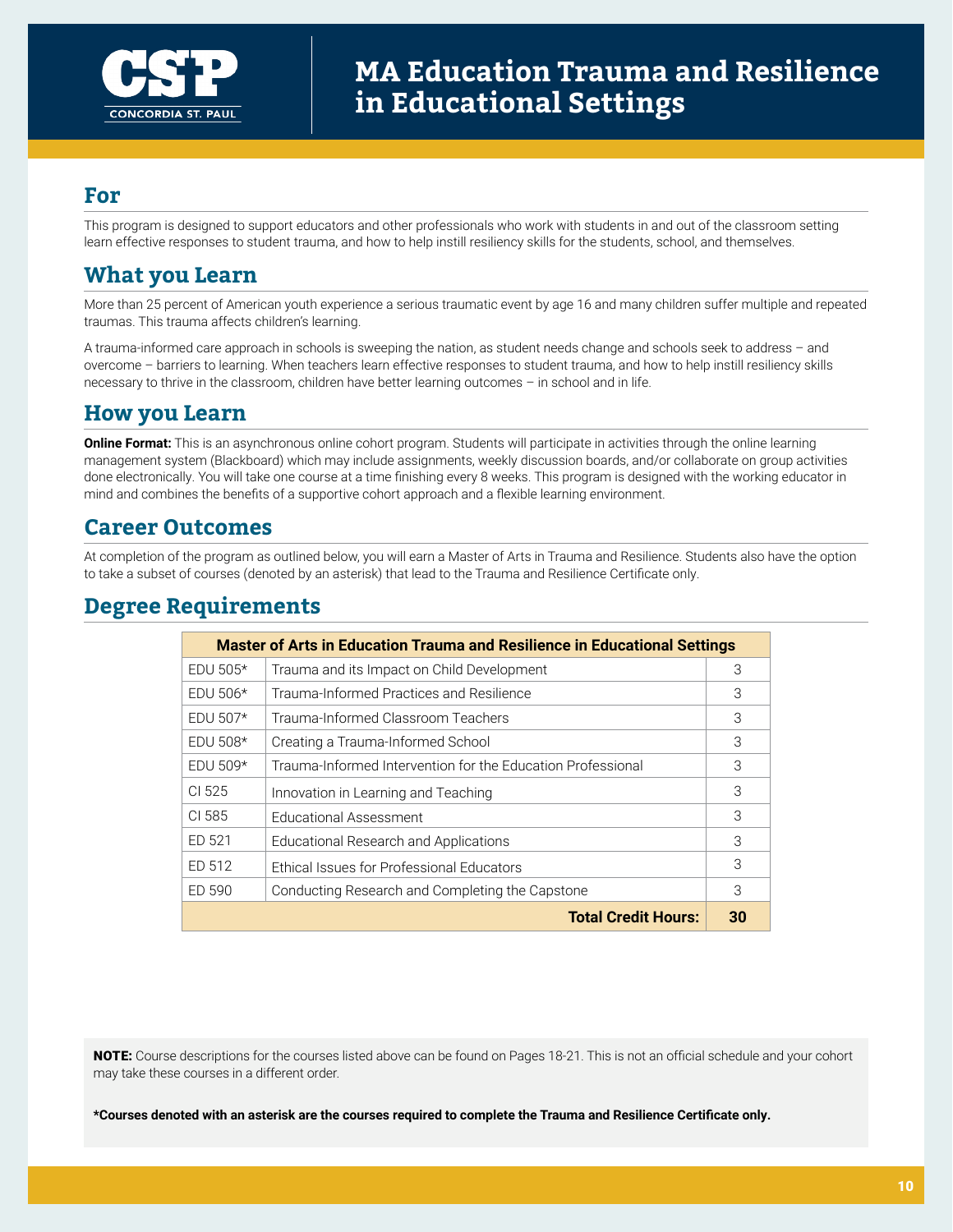

Individuals who hold a valid Minnesota teaching license and who wish to further develop their skills in literacy and methods.

### **What you Learn**

The Master of Arts in Education Literacy including K-12 Reading Endorsement is designed to prepare teachers to meet the learning needs of today's K-12 students. Emphasis is placed on literacy development.

#### **How you Learn**

**Online Format:** This program is an online cohort. In general, you will finish one 3 credit hour course every 8 weeks. Face to face meetings are not required; however, a weekly one hour synchronous audio/visual chat is required. You will still complete one 3 credit course every 8 weeks.

#### **Career Outcomes**

At completion of the program as outlined below, you will earn a Master of Arts in Education Literacy including K-12 Reading Endorsement.

## **Prerequisites**

You must hold a current and valid Minnesota teaching license to enroll in the Master of Arts in Education Literacy including K-12 Reading Endorsement. Note: A passing score on the MTLE Reading test is required to earn the K-12 Reading Endorsement. The endorsement is added to your initial teaching license.

#### **Degree Requirements**

|              | <b>Master of Arts in Education Literacy - Including K-12 Reading Endorsement</b> |    |
|--------------|----------------------------------------------------------------------------------|----|
| $CI$ 560 $*$ | Curriculum & Instruction in Literacy                                             | 3  |
| $CI 561*$    | Foundations of Literacy (K-12)                                                   | 3  |
| $CI 562*$    | Literacy Strategies for Grades K-6                                               | 3  |
| $CI 563*$    | Literacy Strategies for Grades 7-12                                              | 3  |
| $CI 564*$    | Assessment, Evaluation, and Supervision in Literacy Programs (K-12)              | 3  |
| CL 570       | Writing Across the Content Areas                                                 | 3  |
| CI 575       | Teaching Literacy for Diverse Learners                                           | 3  |
| ED 521       | Educational Research and Applications                                            | 3  |
| ED 513       | Issues and Ethics in Education                                                   | 3  |
| ED 590       | Conducting Research and Completing the Capstone                                  | 3  |
|              | <b>Total Credit Hours:</b>                                                       | 30 |

NOTE: Course descriptions for the courses listed above can be found on Pages 18-21. This is not an official schedule and your cohort may take these courses in a different order.

The state of Minnesota requires completion of 30 clinical hours to complete the K-12 Reading Endorsement.

These hours are embedded in the coursework. The total hours are made up of 8 hours of volunteer time in grades 6th-8th (middle school), 8 hours of time in grades K-5th (elementary school), 8 hours of time in 9th-12th (high school) and 6 hours shadowing a district employee working in the realm of literacy. The hours will need to be completed outside of the teacher's regular classroom, during the regular school year (not during summer school). Please make sure to allow for personal time to complete these hours prior to starting the program.

**\*Courses denoted with an asterisk are the courses required to complete the Reading Endorsement only.**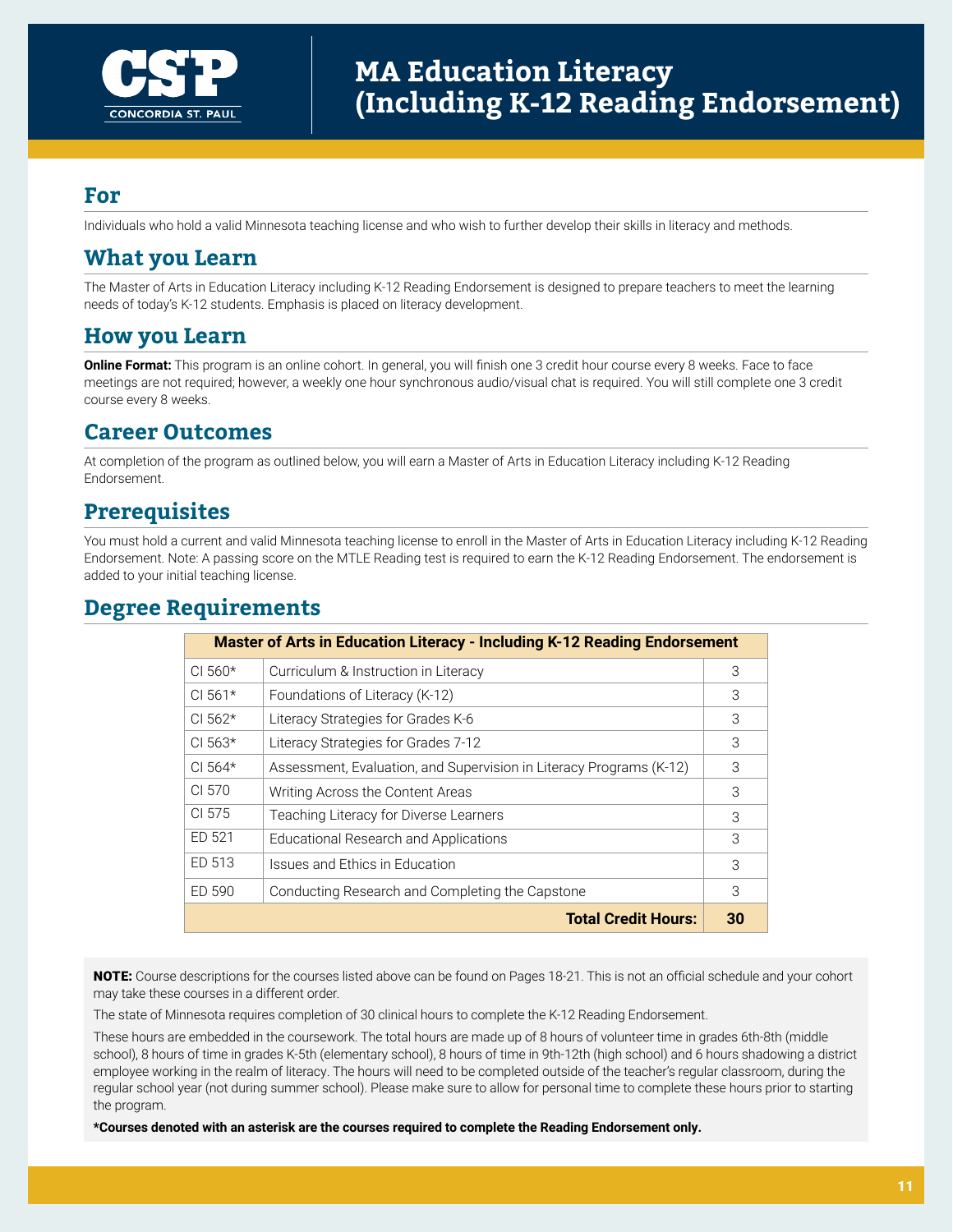

Individuals working in various contemporary classroom settings. Students in the program will enhance their knowledge and ability to assist PK-12 students learning needs across the content areas.

## **What you Learn**

The Master's of Arts in Differentiated Instruction is designed to assist PK-12 teachers in the application of purposeful and dynamic strategies that empower each learner to access the full curriculum and achieve academic success in a complex learning environment.

#### **How you Learn**

**Online Format:** This program is an online cohort. In general, you will finish one 3 credit hour course every 8 weeks. Face to face meetings are not required; however, a weekly one hour synchronous audio/visual chat is required. You will still complete one 3 credit course every 8 weeks.

### **Career Outcomes**

At completion of the program as outlined below, you will earn a Master of Arts in Education in Differentiated Instruction.

## **Degree Requirements**

|                                                           | <b>Master of Arts in Education in Differentiated Instruction</b> |    |
|-----------------------------------------------------------|------------------------------------------------------------------|----|
| ED 512                                                    | Educational Issues for Professional Educators                    | 3  |
| DI 594                                                    | Effective Practices in Differentiated Instruction                | 3  |
| DI 536                                                    | Inclusion: Effective Practices for All Students                  | 3  |
| ED 521                                                    | Educational Research and Applications                            | 3  |
| DI 532                                                    | Collaboration in Inclusive Settings                              | 3  |
| DI 509                                                    | Application of Differentiated Instruction in Gifted Education    |    |
| ED 516                                                    | <b>Family Systems for Educators</b>                              | 3  |
| DI 534                                                    | Teaching Students with Mental Health Needs                       | 3  |
| DI 538<br>Differentiated Instruction Across Content Areas |                                                                  | 3  |
| ED 590                                                    | Conducting Research and Completing the Capstone                  |    |
|                                                           | <b>Total Credit Hours:</b>                                       | 30 |

NOTE: Course descriptions for the courses listed above can be found on Pages 18-21. This is not an official schedule and your cohort may take these courses in a different order.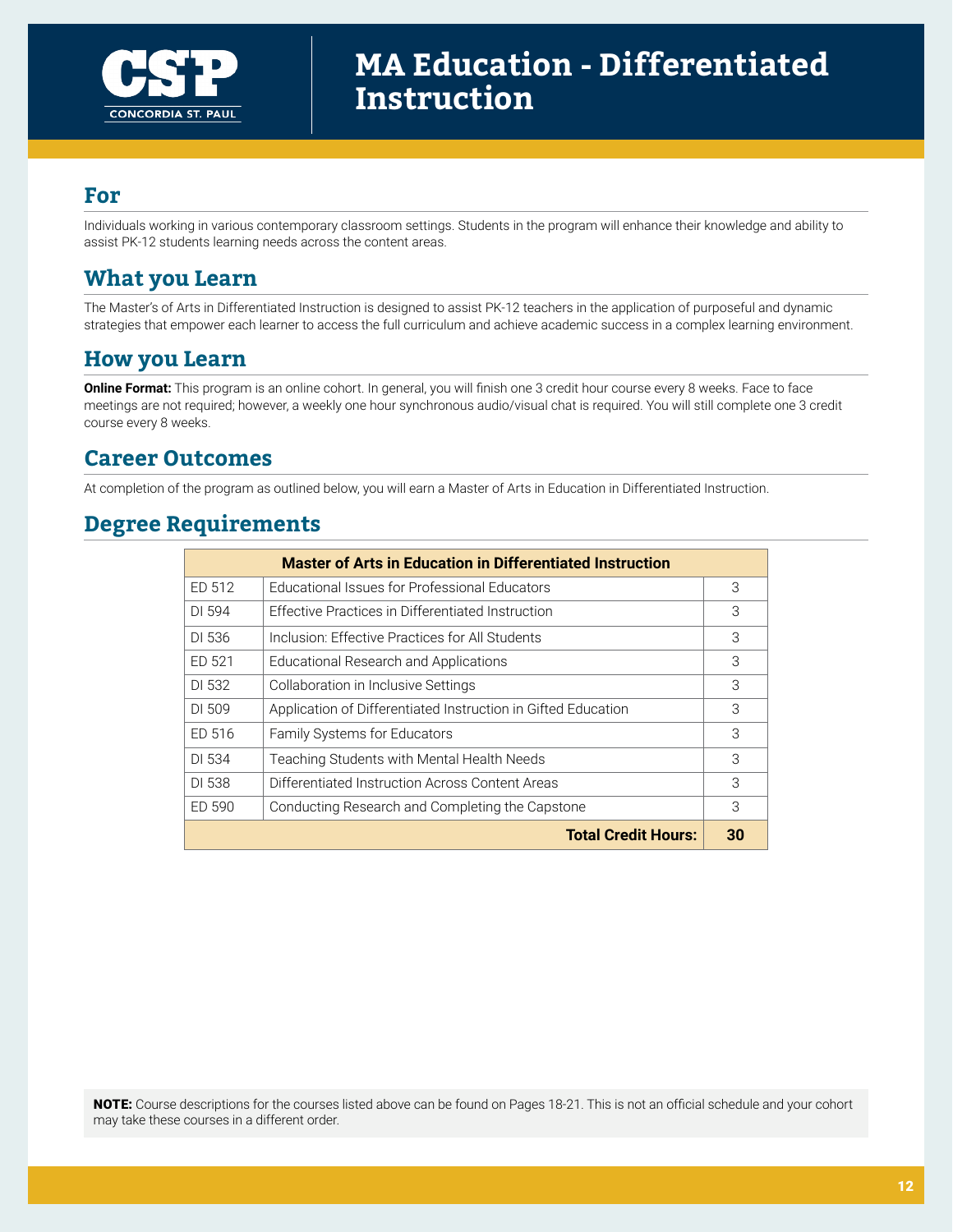

Individuals who want to start the path to becoming a school administrator or school principal.

### **What you Learn**

The Master of Arts in Educational Leadership is designed to prepare teachers to meet the learning needs of today's K-12 students from an administrative role.

#### **How you Learn**

**Online Format:** This program is an online cohort. In general, you will finish one 3 credit hour course every 8 weeks. Face to face meetings are not required; however, a weekly one hour synchronous audio/visual chat is required. You will still complete one 3 credit course every 8 weeks.

### **Career Outcomes**

Upon completion of the program as outlined below, you will earn a Master of Arts in Education in Educational Leadership.

## **Degree Requirements**

|                | <b>Masters of Arts in Education in Educational Leadership</b> |    |
|----------------|---------------------------------------------------------------|----|
| ED 502         | Educational Issues                                            | 3  |
| <b>EDL 550</b> | Leadership and Human Resources Management in Education        | 3  |
| ED 508         | Legal and Ethical Issues in Education                         | 3  |
| ED 521         | Educational Research and Applications                         | 3  |
| ED 554         | Curriculum and Instruction                                    | 3  |
| <b>EDL 556</b> | Supervision and Improvement of Instruction                    | 3  |
| ED 507         | Diversity in Education                                        | 3  |
| <b>EDL 557</b> | <b>Financial Resources</b>                                    | 3  |
| EDL 553        | Educational Policy and Administration                         | 3  |
| ED 590         | Conducting Research and Completing the Capstone               | 3  |
|                | <b>Total Credit Hours:</b>                                    | 30 |

NOTE: Course descriptions for the courses listed above can be found on Pages 18-21. This is not an official schedule and your cohort may take these courses in a different order.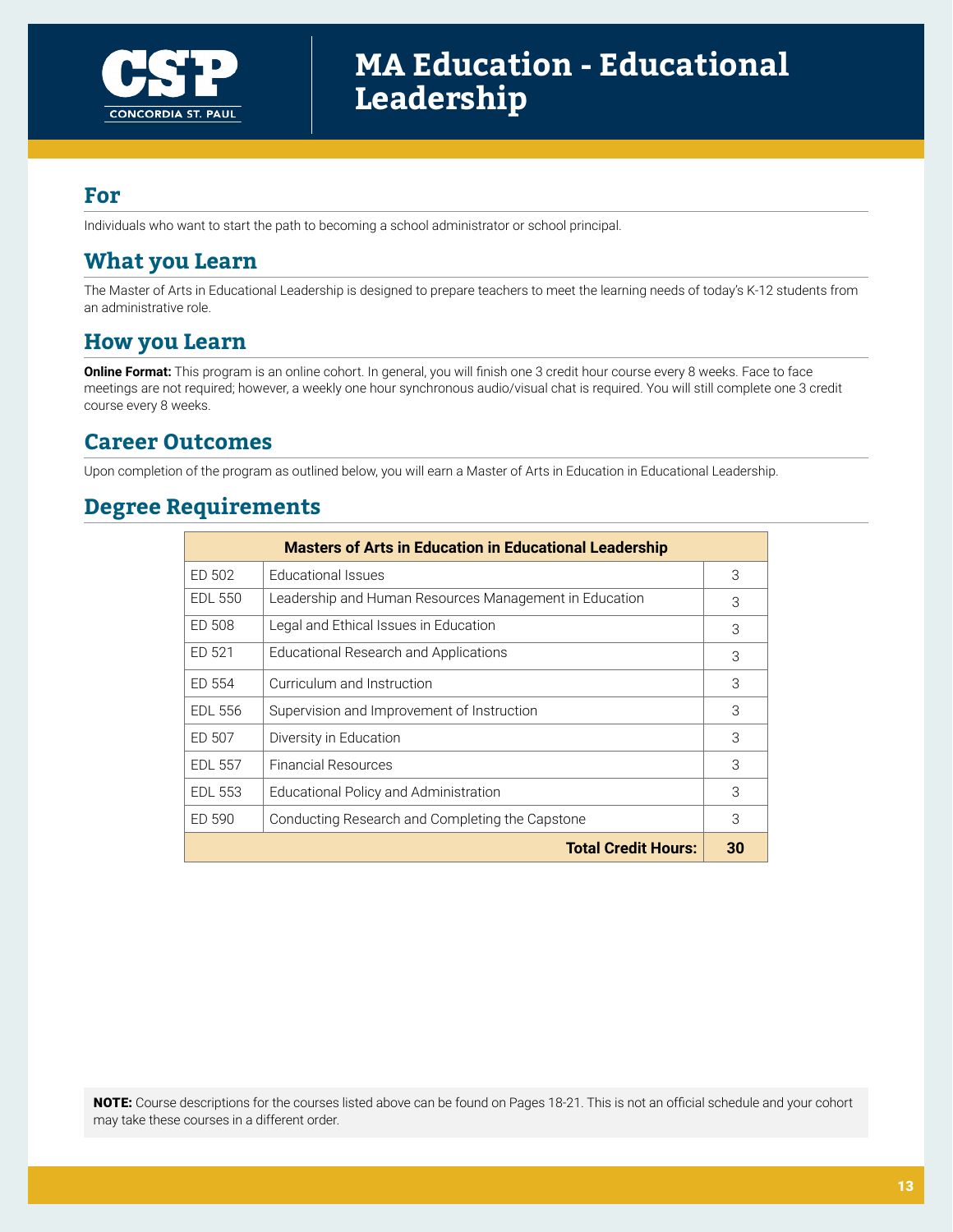

Experienced educators who wish to expand their teaching skills and enhance the classroom experience by utilizing innovative approaches to technology.

## **What you Learn**

The Master of Arts in Educational Technology is designed to prepare teachers to utilize technology most effectively to enhance student achievement.

### **How you Learn**

**Online Format:** This program is an online cohort. In general, you will finish one 3 credit hour course every 8 weeks. Face to face meetings are not required; however, a weekly one hour synchronous audio/visual chat is required. You will still complete one 3 credit course every 8 weeks.

#### **Career Outcomes**

At completion of the program as outlined below, you will earn a Master of Arts in Educational Technology. Students also have the option to take a subset of courses (denoted by an asterisk) that lead to the Educational Technology Certificate only.

## **Degree Requirements**

|            | <b>Master of Arts in Classroom Instruction with Educational Technology</b> |    |  |  |  |
|------------|----------------------------------------------------------------------------|----|--|--|--|
| $ET 500*$  | Principles of Digital Teaching and Learning                                | 3  |  |  |  |
| ET $505*$  | Exploring Classroom Technology Tools                                       | 3  |  |  |  |
| $ET 510*$  | Virtual Classroom                                                          | 3  |  |  |  |
| $ET 515*$  | Professional Development and Leadership in Educational<br>Technology       | 3  |  |  |  |
| ET 520 $*$ | Field Experience: Course Development                                       | 3  |  |  |  |
| ED 521     | Educational Research and Application                                       | 3  |  |  |  |
| ED 512     | Ethical Issues for Professional Educators                                  | 3  |  |  |  |
| ED 507     | Diversity in Education                                                     | 3  |  |  |  |
| ED 554     | Curriculum & Instruction                                                   | 3  |  |  |  |
| ED 590     | Conducting Research and Completing the Capstone                            | 3  |  |  |  |
|            | <b>Total Credit Hours:</b>                                                 | 30 |  |  |  |

NOTE: Course descriptions for the courses listed above can be found on Pages 18-21. This is not an official schedule and your cohort may take these courses in a different order.

**\*Courses denoted with an asterisk are the courses required to complete the Ed. Technology Certificate only.**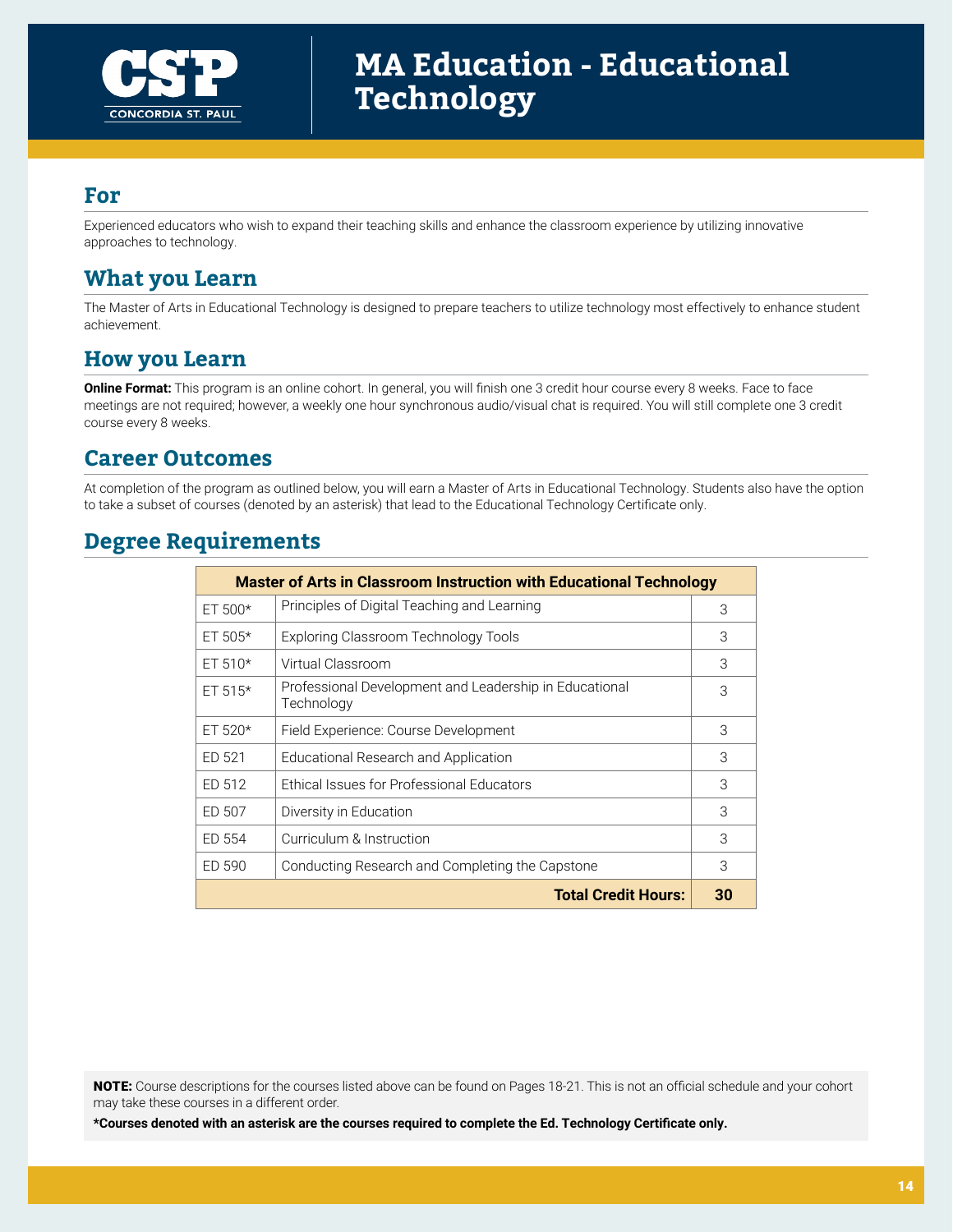

Individuals who hold a valid Tier 3 or Tier 4 Minnesota teaching license and who wish to expand their teaching skills and knowledge of the characteristics and interventions used with students with specific learning disabilities, emotional and behavioral disorders, and autism spectrum disorders.

#### **What you Learn**

The Master of Arts in Special Education is designed to prepare highly effective professional, decision-making, and reflective educators who are proficient in foundational knowledge; referral, evaluation, planning, and programming; instructional design, teaching, and ongoing evaluation; collaboration and communication, standards of effective practice; and core special education skills including instructional strategies, social/emotional health, social competence, cultural competence, classroom management and academic competence.

#### **How you Learn**

**Online Format:** This is an asynchronous online cohort program. Students will participate in activities through the online learning management system (Blackboard) which may include assignments, weekly discussion boards, and/or collaborate on group activities done electronically. You will take one course at a time finishing every 8 weeks. This program is designed with the working educator in mind and combines the benefits of a supportive cohort approach and a flexible learning environment.

#### **Career Outcomes**

Program options are outlined below. Students can choose to earn a Master of Arts in Special Education w/Specific Learning Disabilities (SLD) Licensure (30 Credit Hours), a Master of Arts in Special Education w/Emotional Behavioral Disorders (EBD) Licensure (33 Credit Hours), or a Master of Arts in Special Education w/ Autism Spectrum Disorders (ASD) Licensure (36 Credit Hours). Students who are not looking to earn a Master's degree can choose from the following options: Specific Learning Disabilities (SLD) licensure without a Master's degree (24 Credit Hours), Emotional Behavioral Disorders (EBD) licensure without a Master's degree (27 Credit Hours), or Autism Spectrum Disorder (ASD) licensure without a Master's degree (30 Credit Hours).

#### **Degree Requirements**

| <b>M.A. in Special Education with ASD Licensure</b> |                                                                                           |                         |                                    | <b>Autism Spectrum Disorder (ASD) Licensure Only</b>                                                                                                                                 |        |
|-----------------------------------------------------|-------------------------------------------------------------------------------------------|-------------------------|------------------------------------|--------------------------------------------------------------------------------------------------------------------------------------------------------------------------------------|--------|
| <b>SPED 580</b>                                     | Ethical Issues for Professional Educators                                                 | 3                       | <b>SPED 580</b>                    | Ethical Issues for Professional Educators                                                                                                                                            | 3      |
| <b>SPED 581</b>                                     | Instructional Strategies in Special Education                                             | 3                       | <b>SPED 581</b>                    | Instructional Strategies in Special Education                                                                                                                                        | 3      |
| ED 521                                              | Educational Research and Application                                                      | 3                       | <b>SPED 583</b>                    | Collaborative Teaching in Inclusive Settings                                                                                                                                         | 3      |
| <b>SPED 583</b>                                     | Collaborative Teaching in Inclusive Settings                                              | 3                       | <b>SPED 582</b>                    | Teaching Students w/Linguistic Differences or Difficulties                                                                                                                           | 3      |
| <b>SPED 582</b>                                     | Teaching Students w/Linguistic Differences or Difficulties                                | 3                       | <b>SPED 573</b>                    | Fundamentals: Autism Spectrum Disorders                                                                                                                                              | 3      |
| <b>SPED 573</b>                                     | Fundamentals: Autism Spectrum Disorders                                                   | 3                       | <b>SPED 574</b>                    | Communication and Social Skills Training                                                                                                                                             | 3      |
| <b>SPED 574</b>                                     | Communication and Social Skills Training                                                  | 3                       | <b>SPED 596</b>                    | Behavior Management                                                                                                                                                                  | 3      |
| <b>SPED 596</b>                                     | Behavior Management                                                                       | 3                       | <b>SPED 575</b>                    | Interventions: Autism Spectrum Disorders                                                                                                                                             | 3      |
| <b>SPED 575</b>                                     | Interventions: Autism Spectrum Disorders                                                  | 3                       | <b>SPED 586</b>                    | Learners with Disabilities: Educational Assessment                                                                                                                                   | 3      |
| <b>SPED 586</b>                                     | Learners with Disabilities: Educational Assessment                                        | 3                       | <b>SPED 593</b>                    | Applied Experience in Autism Spectrum Disorders                                                                                                                                      | 3      |
| <b>SPED 593</b>                                     | Applied Experience in Autism Spectrum Disorders                                           | 3                       |                                    | <b>Total Hours:</b>                                                                                                                                                                  | 30     |
| ED 590                                              | Conducting Research and Completing the Capstone                                           | 3                       |                                    |                                                                                                                                                                                      |        |
|                                                     | <b>Total Hours:</b>                                                                       | 36                      | <b>SPED 580</b>                    | <b>Specific Learning Disabilities (SLD) Licensure Only</b>                                                                                                                           |        |
|                                                     |                                                                                           |                         | <b>SPED 581</b>                    | Ethical Issues for Professional Educators                                                                                                                                            | 3<br>3 |
| <b>SPED 580</b>                                     | M.A. in Special Education with SLD Licensure<br>Ethical Issues for Professional Educators | 3                       | <b>SPED 583</b>                    | InInstructional Strategies in Special Education                                                                                                                                      | 3      |
| <b>SPED 581</b>                                     |                                                                                           |                         |                                    | Collaborative Teaching in Inclusive Settings                                                                                                                                         |        |
| ED 521                                              | Instructional Strategies in Special Education                                             | 3<br>3                  | <b>SPED 582</b><br><b>SPED 590</b> | Teaching Students w/Linguistic Differences or Difficulties                                                                                                                           | 3<br>3 |
|                                                     | Educational Research and Applications                                                     | 3                       |                                    | Teaching Students with Math or Language Difficulties                                                                                                                                 |        |
| <b>SPED 583</b>                                     | Collaborative Teaching in Inclusive Settings                                              |                         | <b>SPED 589</b>                    | Collaborative Consultation in Special Education                                                                                                                                      | 3      |
| <b>SPED 582</b>                                     | Teaching Students w/Linguistic Differences or Difficulties                                | 3                       | <b>SPED 586</b>                    | Learners with Disabilities: Educational Assessment                                                                                                                                   | 3      |
| <b>SPED 590</b>                                     | Teaching Students with Math or Language Difficulties                                      | 3                       | <b>SPED 591</b>                    | Applied Experience in Learning Disabilities                                                                                                                                          | 3      |
| <b>SPED 589</b>                                     | Collaborative Consultation in Special Education                                           | 3                       |                                    | <b>Total Hours:</b>                                                                                                                                                                  | 24     |
| <b>SPED 586</b>                                     | Learners with Disabilities: Educational Assessment                                        | 3<br>3                  |                                    | <b>Emotional/Behavioral Disorders (EBD) Licensure Only</b>                                                                                                                           |        |
| <b>SPED 591</b><br>ED 590                           | Applied Experience in Learning Disabilities                                               |                         | <b>SPED 580</b>                    | Ethical Issues for Professional Educators                                                                                                                                            | 3      |
|                                                     | Conducting Research and Completing the Capstone                                           | 3                       | <b>SPED 581</b>                    | Instructional Strategies in Special Education                                                                                                                                        | 3      |
|                                                     | <b>Total Hours:</b>                                                                       | 30                      | <b>SPED 583</b>                    | Collaborative Teaching in Inclusive Settings                                                                                                                                         | 3      |
|                                                     | <b>M.A. in Special Education with EBD Licensure</b>                                       |                         | <b>SPED 598</b>                    | Fundamentals: Emotional and Behavioral Disorders                                                                                                                                     | 3      |
| <b>SPED 580</b>                                     | Ethical Issues for Professional Educators                                                 | 3                       | <b>SPED 599</b>                    | Adolescents with Emotional and Behavioral Disorders                                                                                                                                  | 3      |
| <b>SPED 581</b>                                     | Instructional Strategies in Special Education                                             | 3                       | <b>SPED 584</b>                    | Interventions for Students w/Emotional & Behavioral Disorders                                                                                                                        | 3      |
| ED 521                                              | Educational Research and Applications                                                     | 3                       | <b>SPED 596</b>                    | <b>Behavior Management</b>                                                                                                                                                           | 3      |
| <b>SPED 583</b>                                     | Collaborative Teaching in Inclusive Settings                                              | 3                       | <b>SPED 586</b>                    | Learners with Disabilities: Educational Assessment                                                                                                                                   | 3      |
| <b>SPED 598</b>                                     | Fundamentals: Emotional and Behavioral Disorders                                          | 3                       | <b>SPED 595</b>                    | Applied Experience in Emotional Behavior Disorders                                                                                                                                   | 3      |
| <b>SPED 599</b>                                     | Adolescents with Emotional and Behavioral Disorders                                       | 3                       |                                    | <b>Total Hours:</b>                                                                                                                                                                  | 27     |
| <b>SPED 584</b>                                     | Interventions for Students w/Emotional & Behavioral Disorders                             | 3                       |                                    | The following course will be required if you have not previously taken                                                                                                               |        |
| <b>SPED 596</b>                                     | <b>Behavior Management</b>                                                                | 3                       |                                    | courses for Reading Foundations and Assessment:                                                                                                                                      |        |
| <b>SPED 586</b>                                     | Learners with Disabilities: Educational Assessment                                        | 3                       | <b>SPED 562</b>                    | Literacy Strategies for Grades K-6: SPED                                                                                                                                             | 3      |
| <b>SPED 595</b>                                     | Applied Experience in Emotional Behavior Disorders                                        | 3                       |                                    |                                                                                                                                                                                      |        |
| <b>ED 590</b>                                       | <b>Conducting Research and Completing the Capstone</b>                                    | $\overline{\mathbf{3}}$ |                                    | NOTE: Course descriptions for the courses listed above can be found on Pages 18-21. This<br>is not an official schedule and your cohort may take these courses in a different order. |        |
|                                                     |                                                                                           |                         |                                    |                                                                                                                                                                                      |        |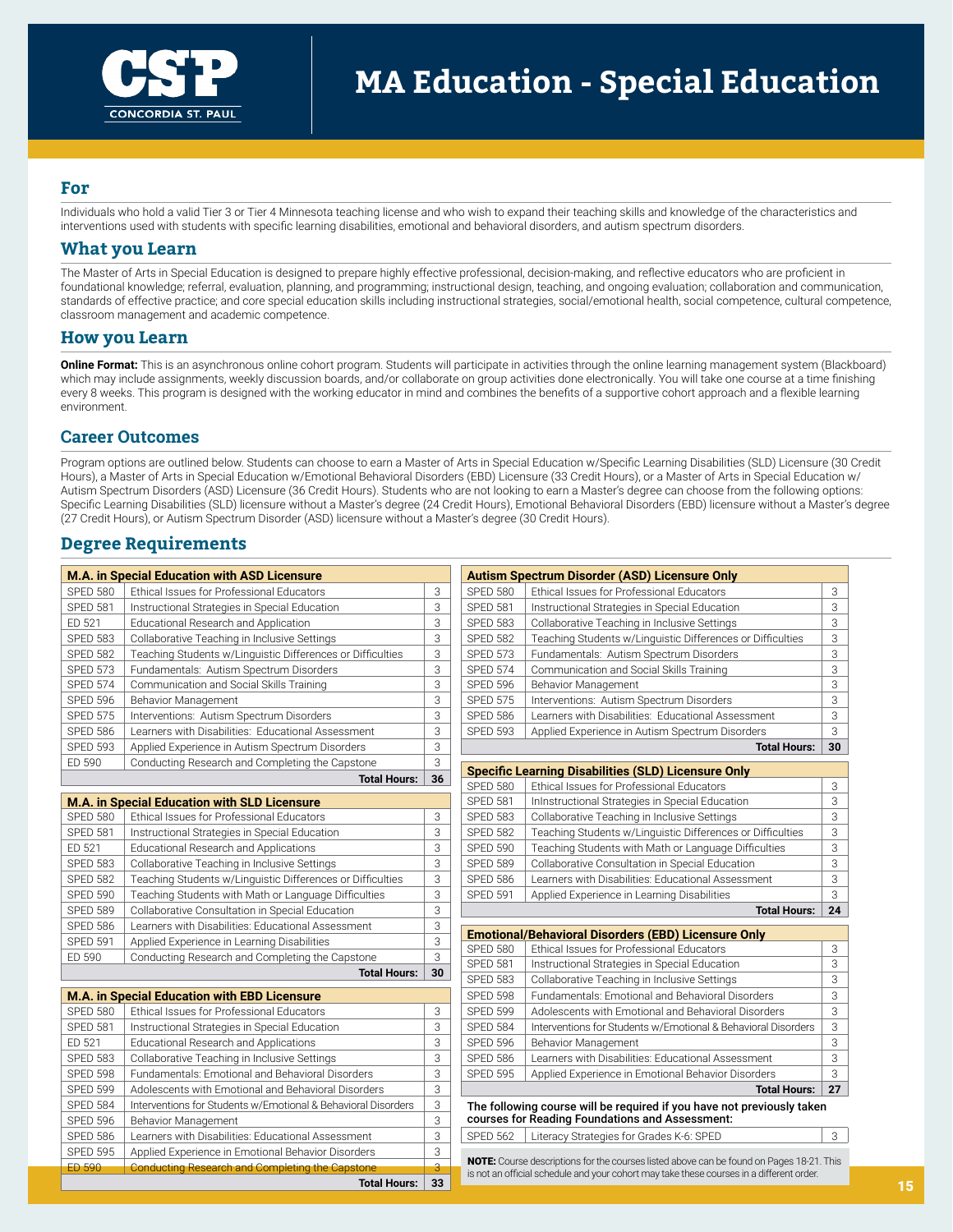

Individuals who want to earn their initial teaching license (K-6).

### **What you Learn**

The Master of Arts in Education in Teaching provides an initial teaching license for K-6 grade levels.

### **How you Learn**

**Online Format:** This program is an online cohort. In general, you will finish one 3 credit hour course every 8 weeks. Face to face meetings are not required; however, a weekly 90 minute synchronous audio/visual chat is required. You will still complete one 3 credit course every 8 weeks.

## **Career Outcomes**

At completion of the program as outlined below, you will earn a Master of Arts in Teaching and a K-6 licensure.

## **Prerequisites**

Your bachelor's degree must be earned from an accredited institution and your cumulative GPA must be a minimum of 3.0. Please note: You must pass a series of MTLE tests to obtain the K-6 licensure.

### **Degree Requirements**

| Master of Arts in Teaching (MAT) w/ K-6 Licensure |                                                                  |    |  |  |
|---------------------------------------------------|------------------------------------------------------------------|----|--|--|
| $ED 535*$                                         | Introduction to Teaching Children                                |    |  |  |
| $ED 514*$                                         | Psychology of Learning and Teaching in Schools                   | 3  |  |  |
| $FD 549*$                                         | <b>Effective Teaching</b>                                        | 3  |  |  |
| $ED 552*$                                         | Content & Methods for Teaching K-6 Health and Movement Education | 3  |  |  |
| $ED 551*$                                         | Content & Methods for Teaching K-6 Science                       | 3  |  |  |
| $ED 553*$                                         | Content & Methods for Teaching K-6 Social Studies                | 3  |  |  |
| $ED 548*$                                         | Content & Methods for Teaching K-6 Literacy                      | 3  |  |  |
| $ED 550*$                                         | Content and Methods for Teaching K-6 Mathematics                 | 3  |  |  |
| $ED 558*$                                         | Content and Methods of K-6 Literacy II                           | 3  |  |  |
| $ED 537*$                                         | Inclusion in Diverse Classrooms                                  | 3  |  |  |
| $ED 560*$                                         | Clinical Experience and Professional Foundations                 | 6  |  |  |
| ED 521                                            | Educational Research and Applications                            | 3  |  |  |
| ED 590                                            | Conducting Research and Completing the Capstone                  | 3  |  |  |
|                                                   | <b>Total Credit Hours:</b>                                       | 42 |  |  |

NOTE: Option for K-6 License only also available. Courses denoted with an asterisk are the courses required to complete the K-6 license only. Additional fees associated with MTLE exam may be incurred. Please visit <http://education.state.mn.us>for more details.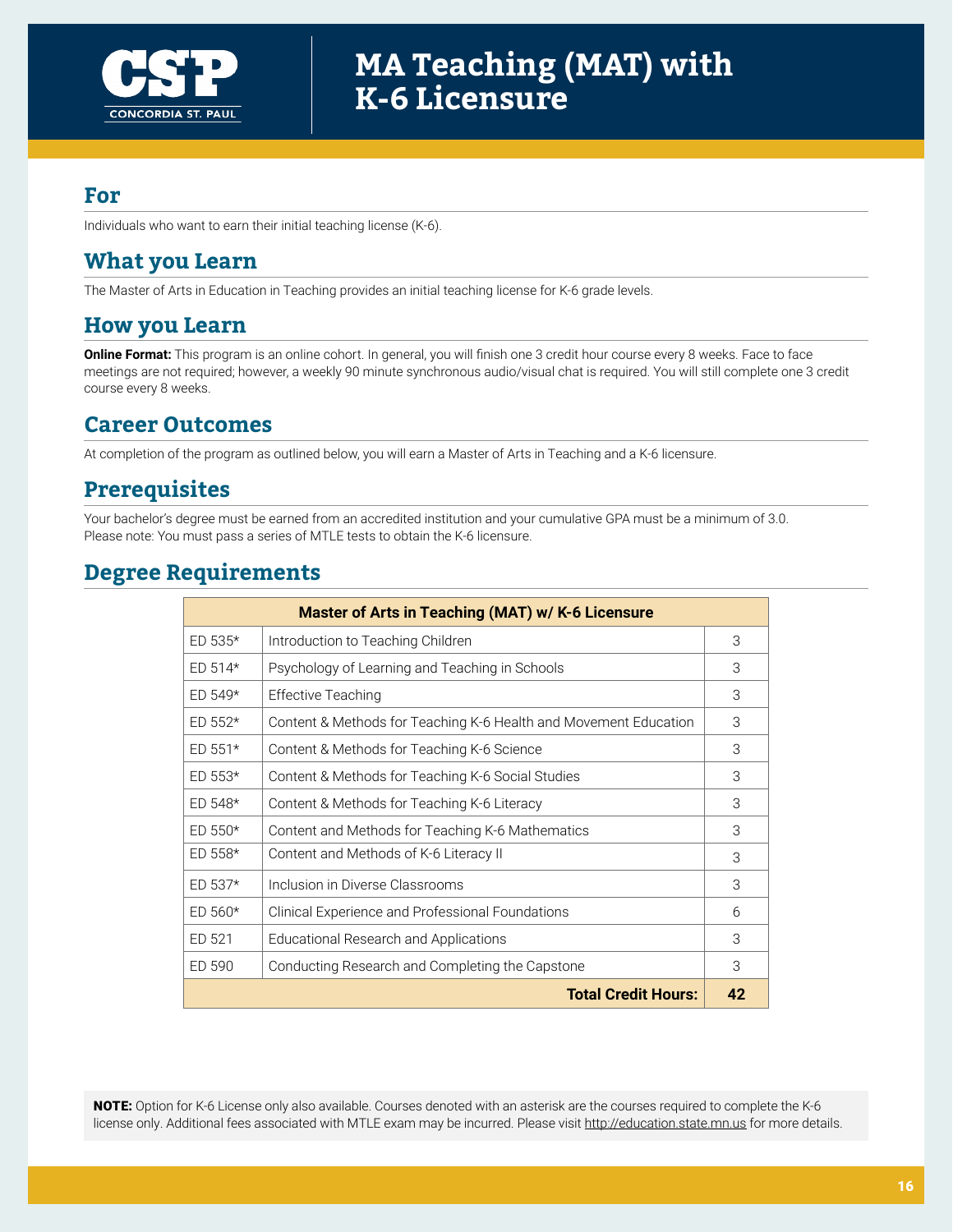

Individuals working in contemporary classroom settings. Students in the program will enhance their knowledge and ability to assist K-12 students learning needs across the content areas.

## **What you Learn**

The Master of Arts in Education in English as a Second Language is designed to prepare teachers to be highly effective professional decision-makers, reflective leaders, and adaptive experts and to apply purposeful and dynamic strategies to empower all learners whose first language is other than English.

### **How you Learn**

**Online Format:** This is an asynchronous online cohort program. Students will participate in activities through the online learning management system (Blackboard) which may include assignments, weekly discussion boards, and/or collaborate on group activities done electronically. You will take one course at a time finishing every 8 weeks. This program is designed with the working educator in mind and combines the benefits of a supportive cohort approach and a flexible learning environment.

## **Career Outcomes**

At completion of the program as outlined below, you will earn a Master of Arts in Education in English as a Second Language.

## **Degree Requirements**

| <b>MA in Education with emphasis in ESL</b> |                                                               |    |  |  |  |
|---------------------------------------------|---------------------------------------------------------------|----|--|--|--|
| ESL $520*$                                  | Language and Society                                          |    |  |  |  |
| ESL $531*$                                  | Second Language Acquisition                                   |    |  |  |  |
| ESL $540*$                                  | Foundations for Instructional Strategies for English Learners |    |  |  |  |
| ESL $541*$                                  | Instructional Strategies for English Language Learners        | 3  |  |  |  |
| ESL 550*                                    | Assessment of English Learners                                | 3  |  |  |  |
| ED 521                                      | Educational Research & Applications                           | 3  |  |  |  |
| CI 587                                      | Reading across the Content Areas                              | 3  |  |  |  |
| DI 538                                      | Differentiating Instruction Across Content                    |    |  |  |  |
| ED 512                                      | Ethical Issues for Professional Educators                     |    |  |  |  |
| ED 590                                      | Conducting Research and Completing the Capstone               |    |  |  |  |
|                                             | <b>Total Credit Hours:</b>                                    | 30 |  |  |  |

NOTE: Course descriptions for the courses listed above can be found on Pages 18-21. This is not an official schedule and your cohort may take these courses in a different order.

**\*Courses denoted with an asterisk are the courses required to complete the ESL Endorsement only. A 6 Week Student Teaching Experience is required to be eligible for K-12 ESL Endorsement.**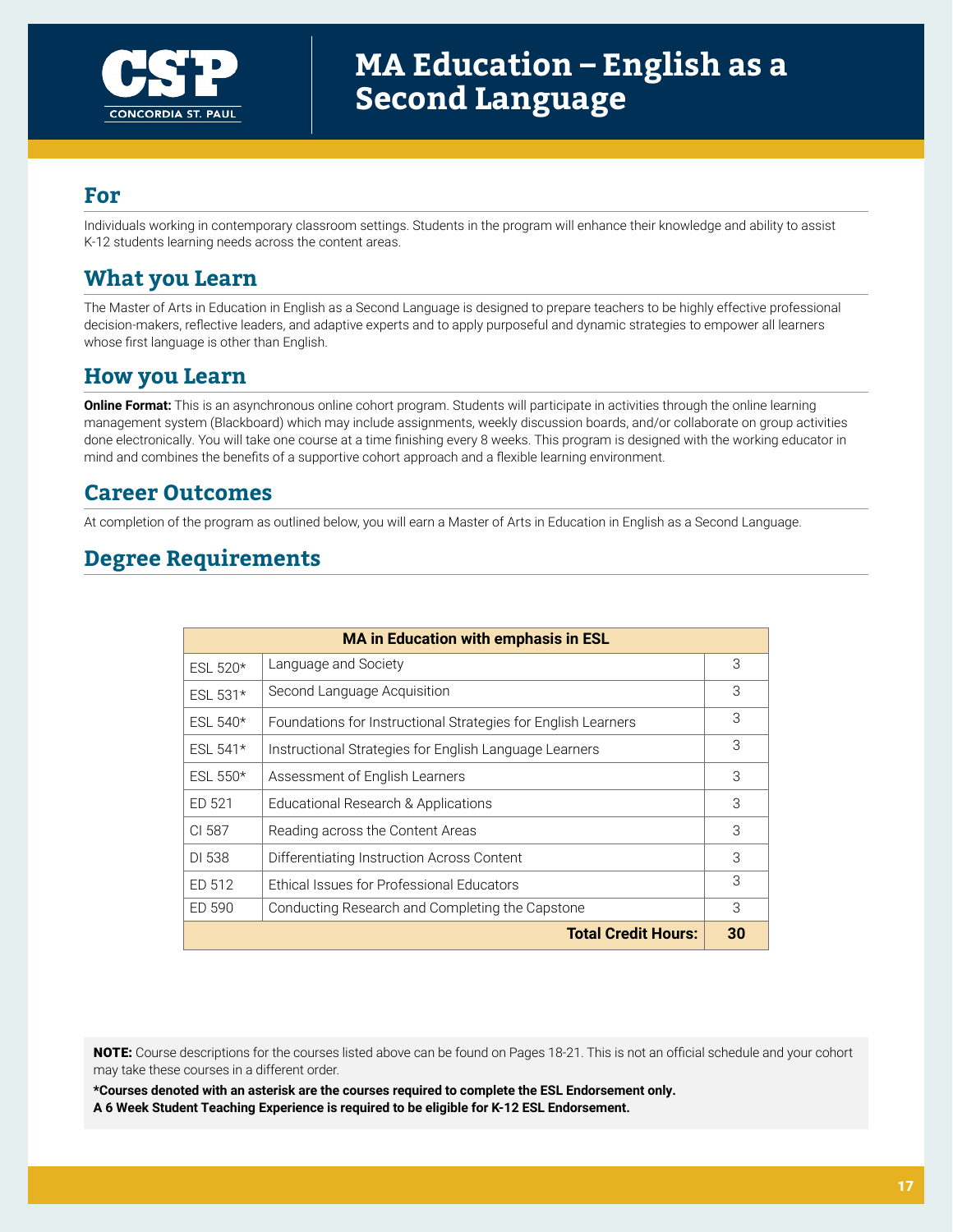

# **Course Descriptions (page 1 of 4)**

CI 560 Curriculum and Instruction in Literacy - An examination of the history of the school curriculum, the fundamentals of curriculum.

CI 561 Foundations of Literacy (K-12) - A survey of the historical and theoretical development of literacy education and expectations for becoming an effective literacy teacher. Includes an 8 hour clinical experience in a grade 6-8 classroom setting.

CI 562 Literacy Strategies for Grades K-6 - An investigation of literature and effective literacy strategies for the elementary classroom.

CI 563 Literacy Strategies for Grades 7-12 - A review of adolescent literature and effective literacy strategies for learners in grades 7-12.

CI 564 Assessment, Evaluation, and Supervision in Literacy Programs (K-12) - Administration and analysis of individual and group assessments and strategies for supervising literacy programs and communicating student progress. Includes a 6-hour clinical experience in a district setting.

CI 570 Writing Across the Content Areas - This course focuses on understanding the writing process in order to effectively teach and develop K-12 writers. Instructional methods for incorporating writing across the curriculum, including strategies for writing instruction with English language learners and diverse populations, are emphasized to support student literacy learning.

CI 575 Teaching Literacy for Diverse Learners - This course focuses on the culturally and linguistically responsive teaching of English language learners that will promote efficacy and proficiency in speaking, listening, reading, and writing in Standard English.

CI 587 Reading across the Content Areas - This course focuses on strategies for effectively teaching K-12 students to read a variety of written materials in diverse content areas across the curriculum.

ED 502 Educational Issues - A study of historical and contemporary issues in education. Students explore the social and academic goals of education, the current conditions of the nation's educational system, the teaching profession and the future of American education.

ED 507 Diversity in Education - A study of the issues and approaches to educating a culturally and linguistically diverse population and those with learning difficulties.

ED 508 Legal and Ethical Issues in Education - A study of legal issues, ethics, and moral philosophy with applications to the field of education.

ED 512 Educational Issues for Professional Educators - A study of ethics and moral philosophy with application to the field of education. Current educational issues will be examined in the context of the lives and careers of the PK-12 educator.

ED 513 Issues and Ethics in Education - This course examines the complex issues facing diverse K-12 school systems, and the educator's role in addressing the issues while implementing ethical, culturally responsive, equitable, and inclusive practices that support all learners.

ED 514 Psychology of Learning and Teaching in Schools - An overview of the application of psychological principles, theories, and strategies to issues of learning and teaching in school settings.

ED 521 Educational Research and Applications - A survey of qualitative and quantitative research methods and their applications to educational research. Focus is on the research-based practice in education.

ED 535 Introduction to Teaching Children - Human growth and development from the prenatal stages to the elementary years is reviewed. Concordia's teacher education program and its conceptual framework are introduced. Learners reflect on teaching as a profession and explore beliefs, understandings, and dispositions in relation to teaching children.

ED 537 Inclusion in Diverse Classrooms - Learners experience, understand, and become sensitive to human diversity and develop strategies for teaching human relations skills in the classroom setting. Prospective educators are introduced to legislation and practices related to the inclusion of students with unique learning needs in the regular classroom.

ED 548 Methods for Teaching Literacy - The focus is on the important connection between all literacy skills - reading, writing, listening, thinking, and speaking. Emphasis is placed on a balanced reading approach including methods of embedding a variety of children's literature. A case study with a student in reading is completed.

**ED 549 Effective Teaching**- This course is designed to provide pre-service elementary teachers with the opportunity to acquire skills for effective planning, implementing, and evaluating instruction. It examines the skills needed for effective organization of the elementary classroom learning environment. Students are introduced to standards-based education.

ED 550 Content and Methods for Teaching Mathematics, K-6 - This course is an opportunity to learn and apply the content, conceptual framework, and theories of learning and teaching of mathematics at the K-6 level. A case study with a student in mathematics is completed.

ED 551 Methods for Teaching Science - A study of the philosophy, content, materials, research, and strategies related to the teaching of science in the elementary classroom.

ED 552 Methods for Teaching Health and Movement - A study of the philosophy, content, materials, research, and strategies related to the teaching of health and movement in the elementary classroom.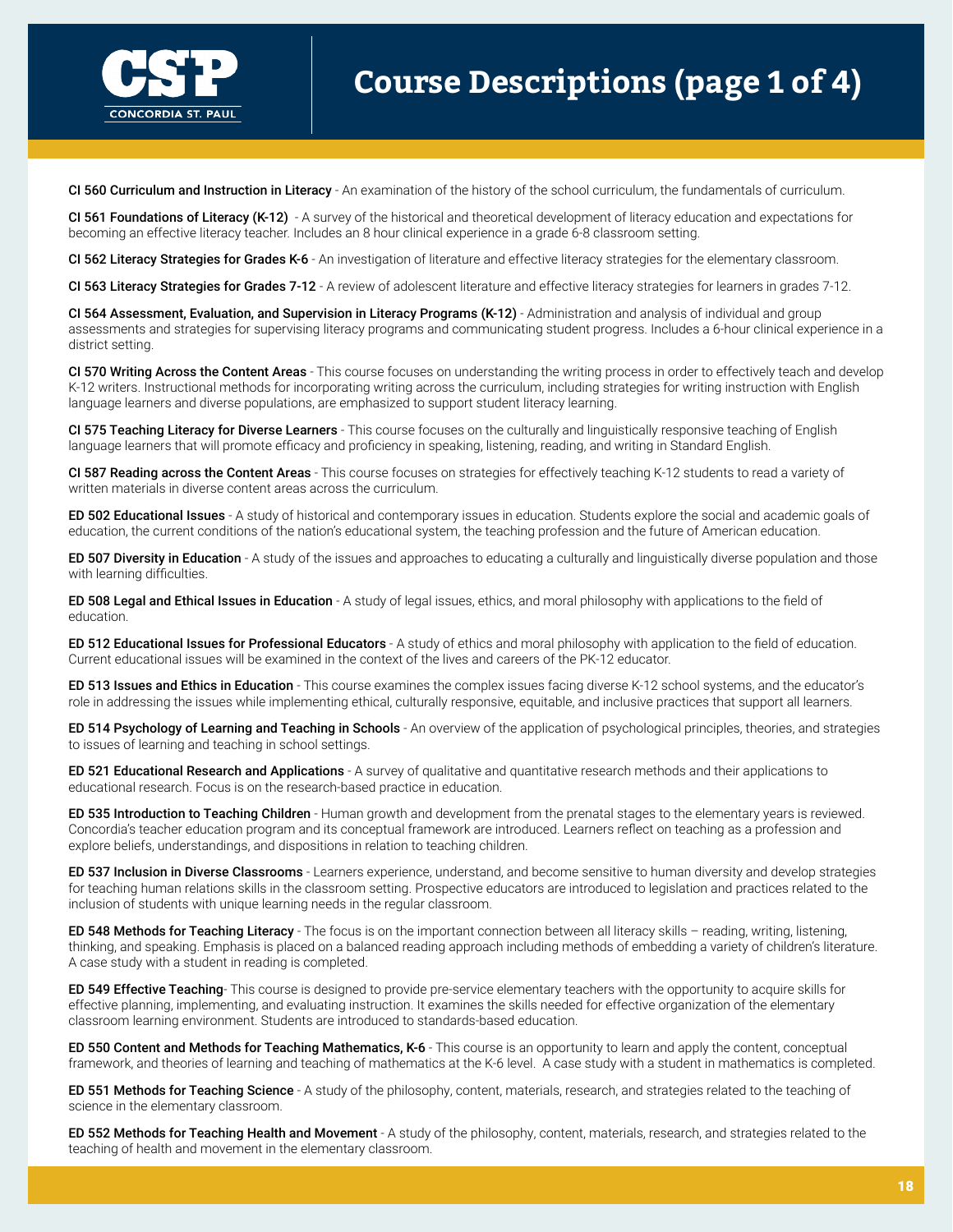

# **Course Descriptions (page 2 of 4)**

ED 558 Content and Methods of K-6 Literacy II - A study of the content, philosophy, materials, research, and strategies related to the teaching of literacy in the K-6 classroom.

ED 553 Methods for Teaching Social Studies - A study of the philosophy, content, materials, research, and interdisciplinary strategies related to the teaching of social studies in the elementary classroom.

ED 554 Curriculum and Instruction - An examination of the history of the school curriculum, the fundamentals of curriculum design, and methods of implementation as well as the theory and practice of the developmentally effective classroom.

ED 560 Clinical Experience and Professional Foundations: K-6 - This experience provides direct teaching of learners to develop the understanding, skills, and dispositions necessary for implementing developmentally appropriate practices in the classroom. Seminars are focused on communication and interaction with parents or guardians, families, school colleagues, and the community to support student learning and well-being. An eFolio presentation is required.

ED 590 Conducting Research and Completing the Capstone - A review and critical analysis of current educational research focused on a specific question. Students complete the capstone project.

EDL 550 Leadership and Human Resources Mangement in Education - A study of school leadership, and human resources on the impact of successful learning of all students in an educational setting.

EDL 553 Educational Policy and Administration - An examination of legislative issues, policy implications, and the administration of these issues and implications including analysis from multiple perspectives.

EDL 556 Supervision and Improvement of Instruction - Theory and practice of supervision of educational programs and personnel with a focus on improvement.

**EDL 557 Financial Resources** - A study of leadership and management of the fiscal resources of contemporary schools.

ESL 520 Language and Society - This course focuses on the concepts and skills needed to develop cultural understanding of and communication with speakers of other languages. The impact of cultural, linguistic, ethnics, regional, and gender differences in the classroom is examined and strategies to involve the families and communities of English language learners are explored.

ESL 531 Second Language Acquisition - This course addresses major topics of second language acquisition, including the processes of first and second language acquisition; the similarities and differences among child, adolescent, and adult language acquisition; the developmental progression of students with limited English proficiency; and program models and strategies for second language instruction.

ESL 540 Reading Instruction for Linguistically and Culturally Diverse Learners - This course focuses on the concepts and skills needed to develop literacy programs for students who differ in how they acquire literacy because of language, learning, and/or cultural differences.

ESL 541 Instructional Strategies for English Language Learners - This course covers historical, recent, and innovative theories, models, and methods of instruction for English language learners. Instructional approaches for listening, speaking, reading, and writing consider culture, language and educational backgrounds, individual differences, and English level. Emphasis is on teaching English through academic content and collaboration with mainstream staff.

**ESL 550 Assessment of English Learners** - This course prepares educators to assess the skills of English learners through both informal strategies and formal instruments and to interpret results in order to inform instruction.

ET 500 Principles of Digital Teaching and Learning - A survey of the historical and theoretical development of educational technology and an examination of further trends in K-12 education.

ET 505 Exploring Classroom Technology Tools - An examination of how to best enhance and assess student achievement through effective incorporation of various software and hardware.

ET 510 Virtual Classroom - The study of various social media modes to engage the online and face to face learner and enhance instruction.

ET 515 Professional Development and Leadership in Educational Technology - A focus on leadership and professional development in planning and integrating educational technology.

ET 520 Field Experience - Demonstrate application of skills and knowledge required to support technology design and implementation in an educational setting

DI 509 Application of Differentiated Instruction in Gifted Education - This course is a study of the improvement of educational practices in relation to differentiated instruction with emphasis on gifted education.

DI 516 Family Systems for Educators - Best practices for building strong family-school relationships; a survey of current developments in the study of the family and an analysis of changes in American society and their influence on family life.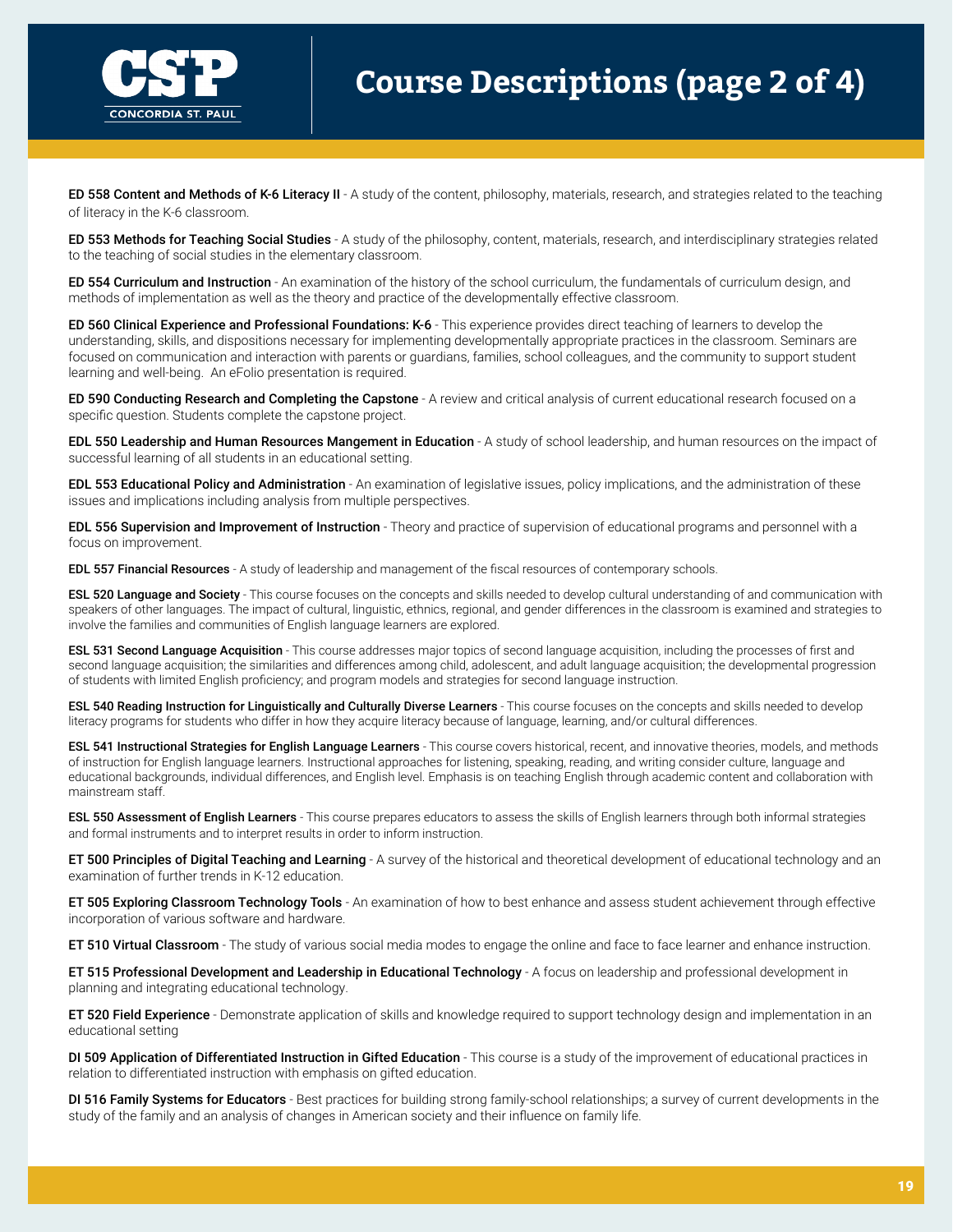

# **Course Descriptions (page 3 of 4)**

DI 532 Collaboration in Inclusive Settings - A study of applied best practices for implementing and sustaining collaborative teaching in inclusive settings. Areas of focus include skills for collaboration, co-teaching, inclusive school practices, team building, shared problem solving, interpersonal communication, conflict and controversy, and home-school communication.

DI 534 Teaching Students with Mental Health Needs - A study of classroom strategies, state and district initiatives and support resources that help children and youth with mental health needs learn successfully in the inclusive classroom setting.

DI 536 Inclusion: Effective Practices for all students - Exploring and applying the values underlying inclusion, the foundations of successful inclusion, differentiating instruction and classroom management.

DI 538 Differentiating Instruction Across Content Areas - This course will focus on methods of instruction for diverse learners. Students will develop knowledge and skills for planning, implementing, coordinating and evaluating differentiated teaching and learning environments that challenge and assist diverse learners to achieve at their highest level of ability.

DI 594 Effective Practices in Differentiated Instruction - An introduction to the study, exploration and application of effective practices for all classroom learners. Focus is on classroom instruction blending of whole-class, group and individual instruction on the premise that instructional approaches are to be varied and adapted in relation to the diverse student needs in the classroom.

SPED 562 Literacy Strategies for Grades K-6: SPED - Foundations of reading processes, development, and instruction. Administration and analysis of individual and group assessments and strategies for supervising literacy programs and communicating student progress.

SPED 573 Fundamentals: Autism Spectrum Disorders - An introduction to the dynamics of autism spectrum disorders, their effect on students' education, legal responsibilities of schools, and collaboration among schools and other agencies who serve these youth.

SPED 574 Communication and Social Skills Training - A study of strategies and interventions for promoting the development of communication skills and social skills.

SPED 575 Interventions: Autism Spectrum Disorders - Development of functional skills instruction including applied behavior analysis, sensory integration, and functional and ecological assessment procedures for the instruction of learners with autism spectrum disorders.

SPED 580 Ethical Issues for Professional Educators - A study of ethics and moral philosophy with application to the field of special education. Current educational issues will be examined in the context of the lives and careers of the PK-12 special educator.

SPED 581 Instructional Strategies in Special Education - An examination of the knowledge and skills needed to learn about and apply instructional strategies in preK-12 classroom settings.

SPED 582 Teaching Students with Linguistic Differences or Difficulties - A study of the issues and approaches to educating a culturally and linguistically diverse population and those with reading difficulties.

SPED 583 Collaborative Teaching in Inclusive Settings - A study and applied practice in collaborative teaching between general educators and special educators and paraprofessionals in both settings.

SPED 584 Interventions for Students with Emotional and Behavioral Disorders - Application of evidence-based interventions focused on behavioral, psycho-educational, medical and ecological theories for working with youth with EBD in educational settings.

SPED 586 Learners with Disabilities: Educational Assessment - Development of competencies in the use and interpretation of instruments to measure educational achievement, learning discrepancies, and inferential thinking and conceptual development.

SPED 589 Collaborative Consultation in Special Education - An examination of techniques with relation to collaborating with parents, caregivers, community services, and other support services to enhance the learning of a learner with special needs.

SPED 590 Teaching Students with Math or Language Difficulties - An examination of the mathematical and writing needs of learners in contemporary classrooms and research-based practices for meeting those needs.

SPED 591 Applied Experience in Learning Disabilities - Students complete supervised practice in teaching learners with special needs. Specialized methods and on going diagnosis are used within a clinical setting.

SPED 595 Applied Experience in Emotional Behavior Disorders - Students complete supervised practice in teaching learners with special needs. Specialized methods and on going diagnosis are used within a clinical setting.

SPED 593 Applied Experience in Autism Spectrum Disorders - Supervised practice in teaching learners with special needs. Specialized methods and ongoing diagnosis are used within a clinical setting.

SPED 596 Behavior Management - An examination of positive behavior teaching and support for promoting acceptable behavior in school and grounded in research based interventions.

SPED 598 Fundamentals: Emotional and Behavioral Disorders - An introduction to the dynamics of emotional and behavioral disorders, their effect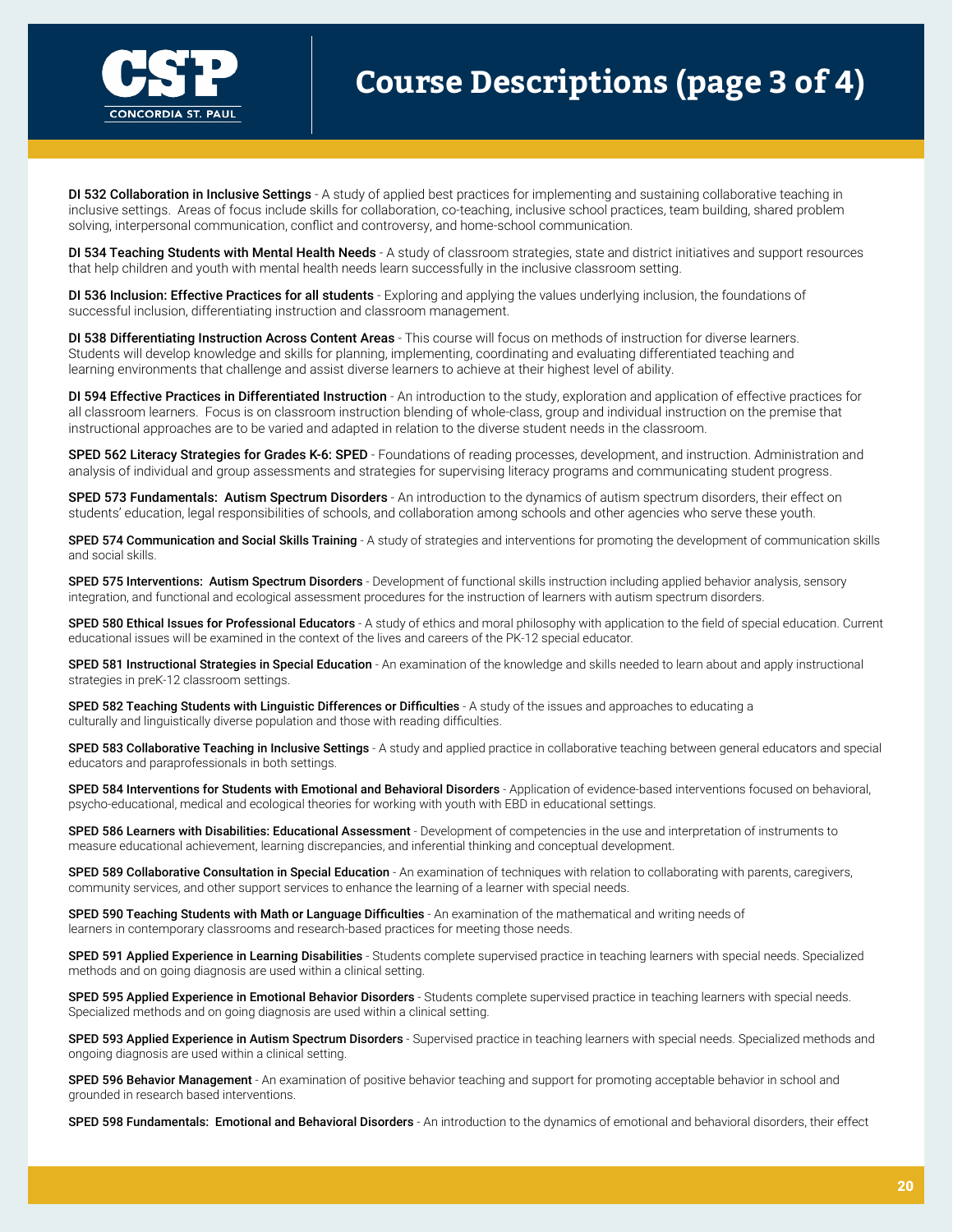

# **Course Descriptions (page 4 of 4)**

SPED 599 Adolescents with Emotional Behavioral Disorders - An examination of the unique strengths and needs of adolescents with emotional and behavioral disorders.

EDU 505 Trauma and its Impact on Child Development -Learners will examine the impact trauma, abuse, and neglect has on childdevelopment. Topics include the adverse childhood experiences (ACEs) research, bonding and attachment, prenatal and perinatal forms of trauma, and trauma's impact on the emotional, neurological, social, and physical health of the developing child.

EDU 506 Trauma-Informed Practices and Resilience - Learners develop an understanding of what trauma is and how it influences children socially, emotionally, physically, and academically. Topics include indicators of trauma, the impact of violence and other stress on learning, trauma stewardship, the risk of secondary trauma and burnout, tools for coping, strategies to support teachers, and resilience as a response.

EDU 507 Trauma-Informed Classroom Teachers - Learners learn to recognize and respond to trauma and toxic stress and develop strategies for trauma-informed classrooms and behavioral spaces. Trauma-informed approaches to fostering student, teacher, and family relationships are explored.

EDU 508 Creating a Trauma-Informed School - Learners explore the characteristics of school environments that are sensitive and responsive to trauma and toxic stress, professional development for all school caregivers, and the role of families and community partners. The traumainformed school is envisioned.

EDU 509 Trauma-Informed Intervention for the Education Professional - Learners examine and apply trauma-based, empirically supported interventions, supports, and strategies appropriate for children impacted by various forms of trauma (e.g., prenatal, maltreatment, complex, PTSD, and traumatic grief and loss) and learn how to work effectively with and communicate with trauma-exposed children who are impacted by various emotional, behavioral, learning, social, and physical health challenges.

CI 525- Innovation in Learning and Teaching - Learners explore the science of learning, the curriculum for K-12 educational environments, and theories and innovation for teaching in diverse classrooms.

CI 585 – Educational Assessment - Curriculum, instruction, and assessment work together to support student learning. In this course, learners develop the knowledge and skills to practice effective assessment of student learning and program quality in educational settings.